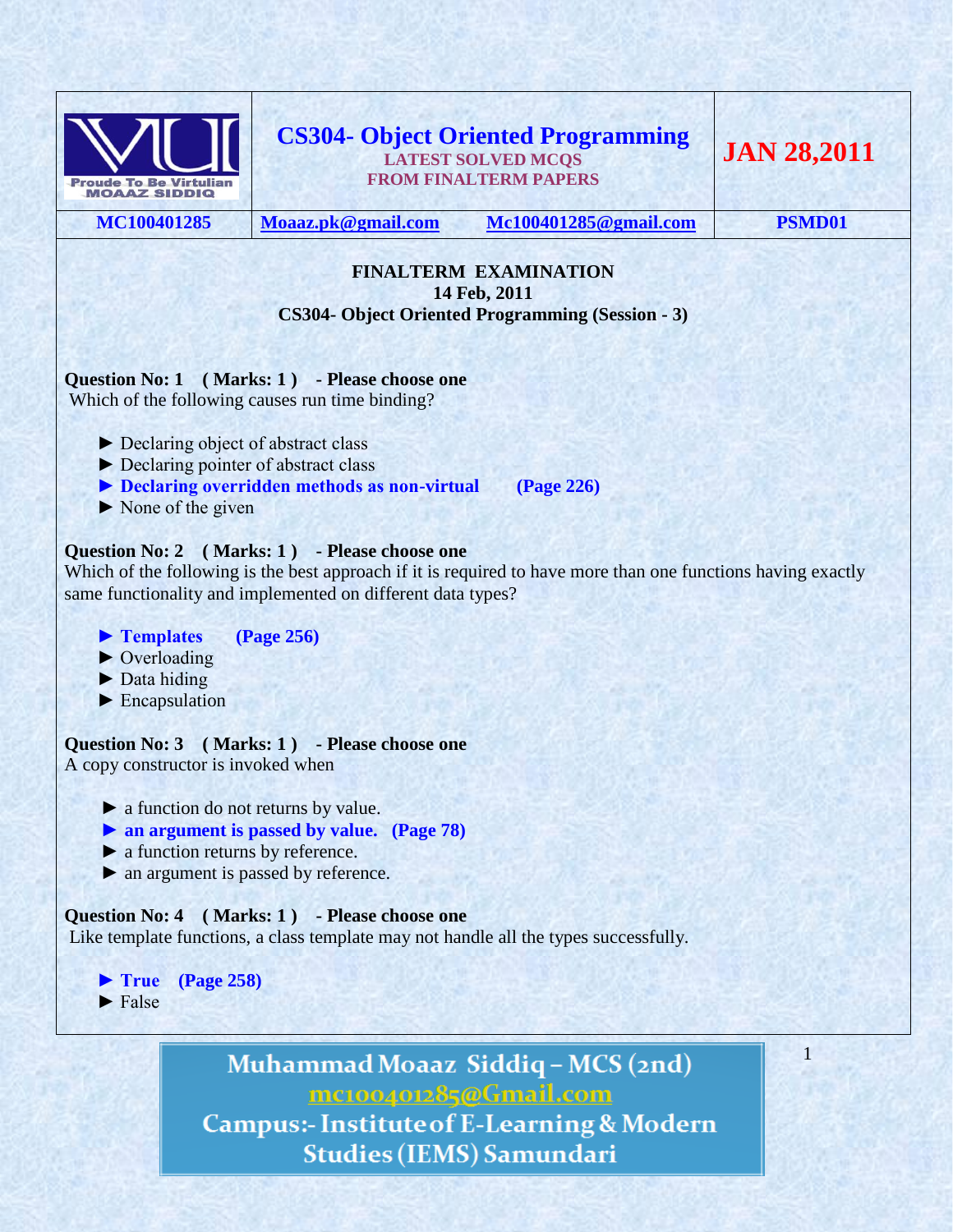

**Campus:- Institute of E-Learning & Modern Studies (IEMS) Samundari**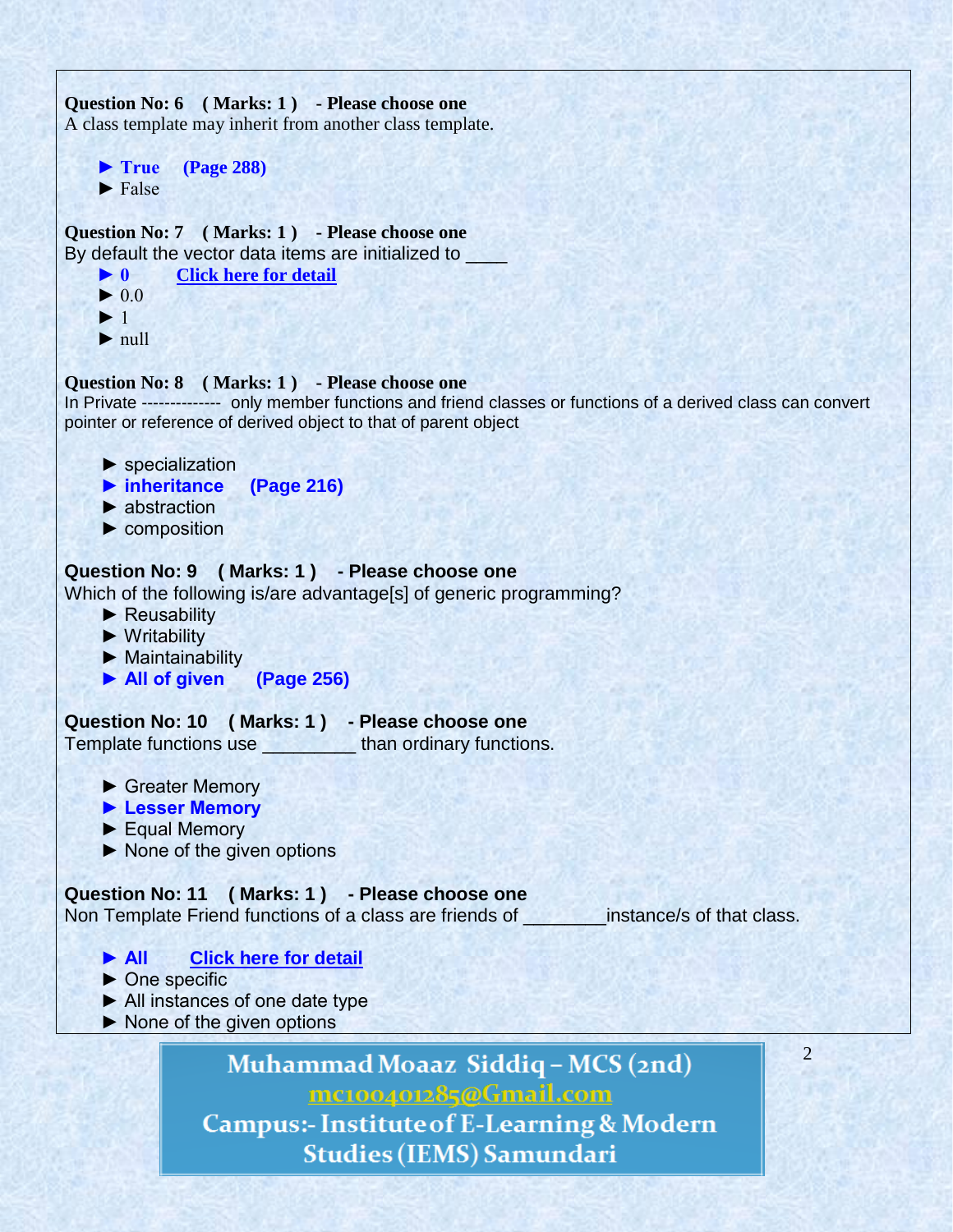

► protected members of Base.

# Muhammad Moaaz Siddiq - MCS (2nd) mc100401285@Gmail.com

3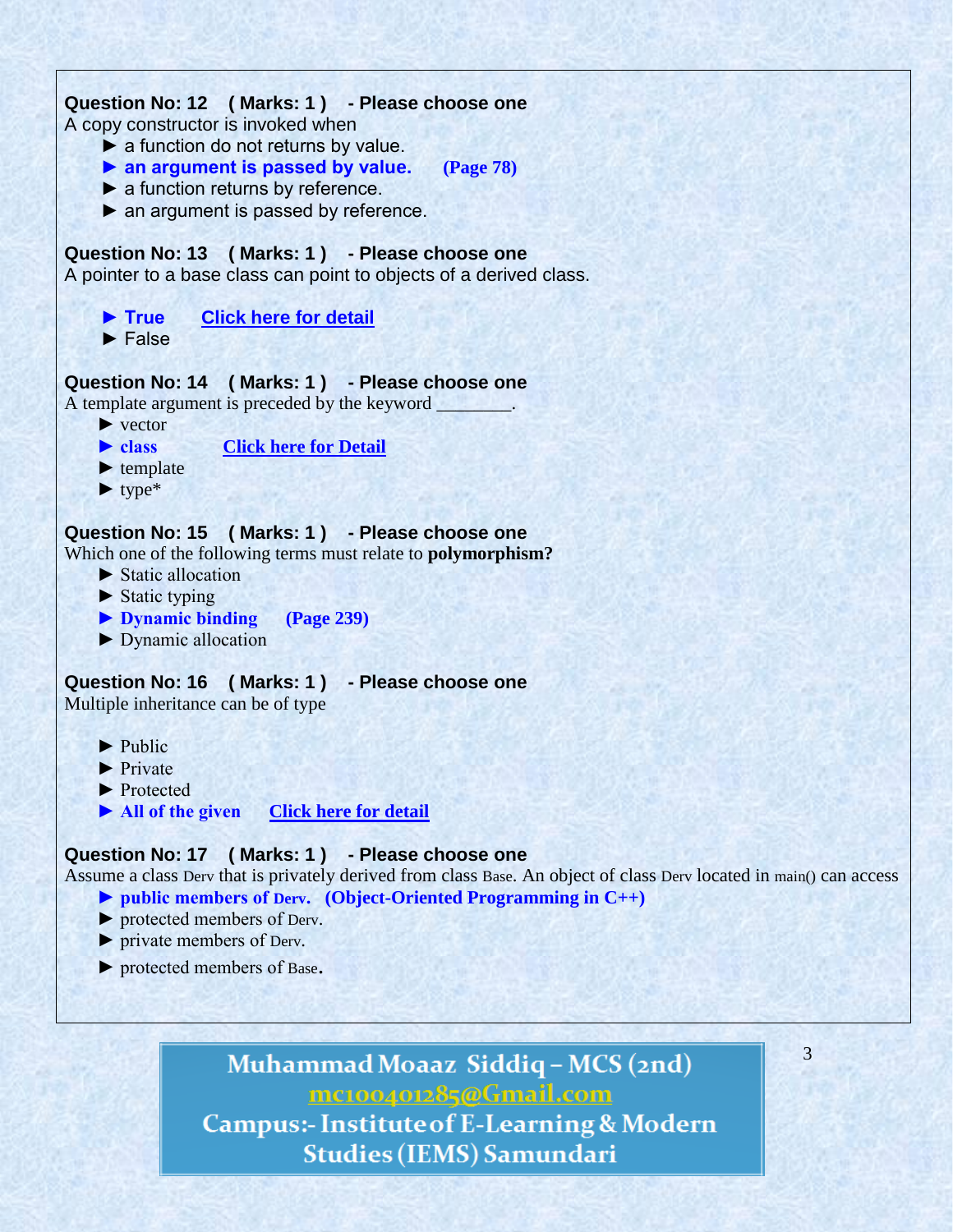# **Question No: 18 ( Marks: 1 ) - Please choose one**

A copy constructor is invoked when

- ► a function do not returns by value.
- **► an argument is passed by value. (Page 78) (rep)**
- ► a function returns by reference.
- ► an argument is passed by reference.

## **Question No: 19 ( Marks: 1 ) - Please choose one**

A function call is resolved at run-time in\_\_\_\_\_\_\_\_\_\_\_

- $\blacktriangleright$  non-virtual member function.
- **► virtual member function. (Page 239)**
- ► Both non-virtual member and virtual member function.
- $\triangleright$  None of given

### **Question No: 20 ( Marks: 1 ) - Please choose one**

Two important STL associative containers are \_\_\_\_\_\_\_\_ and \_

### **► set,map (Object-Oriented Programming in C++)**

- $\blacktriangleright$  sequence, mapping
- ► setmet,multipule
- $\blacktriangleright$  sit, mat

### **Question No: 21 ( Marks: 1 ) - Please choose one**

An abstract class is useful when,

- ► We do not derive any class from it.
- ► There are multiple paths from one derived class to another.
- **► We do not want to instantiate its object. (Object-Oriented Programming in C++)**
- ► You want to defer the declaration of the class.

# **Question No: 22 ( Marks: 1 ) - Please choose one**

Which of the following is/are advantage[s] of generic programming?

- ► Reusability
- ► Writability
- ► Maintainability
- **► All of given (Page 256) rep**

# **Question No: 23 ( Marks: 1 ) - Please choose one**

By default the vector data items are initialized to



- $\blacktriangleright$  1
- ► null

Muhammad Moaaz Siddiq - MCS (2nd) mc100401285@Gmail.com

**Campus:- Institute of E-Learning & Modern Studies (IEMS) Samundari**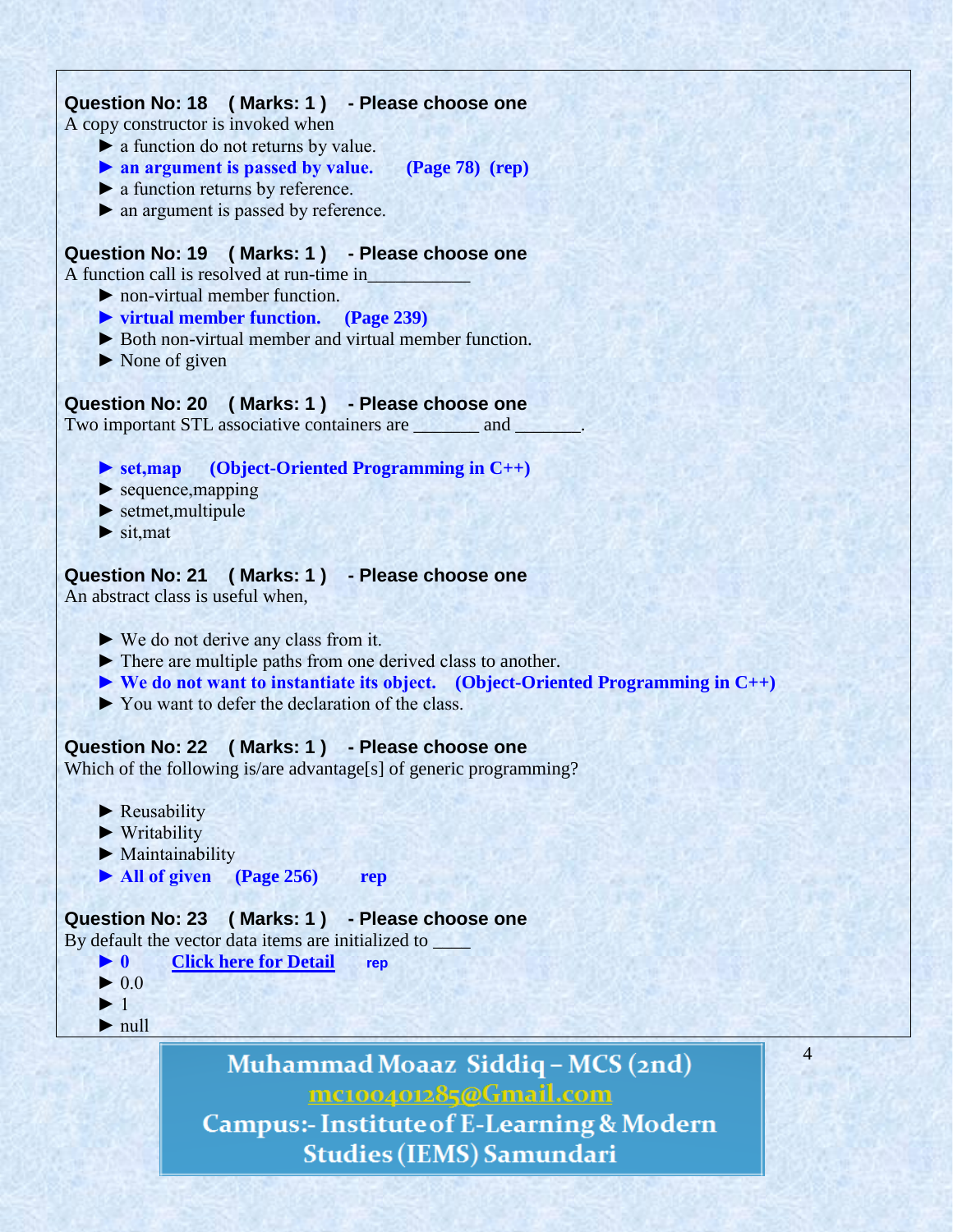# **Question No: 24 ( Marks: 1 ) - Please choose one**

Suppose you create an uninitialized vector as follows:

vector<int> evec: After adding the statment,

evec.push\_back(21);

what will happen?

 ► The following statement will add an element to the start (the back) of evec and will initialize it with the value 21.

 ► The following statement will add an element to the center of evec and will reinitialize it with the value 21.

 ► The following statement will delete an element to the end (the back) of evec and will reinitialize it with the value 21.

 **► The following statement will add an element to the end (the back) of evec and initialize it with the value 21. [Click here for detail](http://www.dcs.bbk.ac.uk/~roger/cpp/week6.htm)**

# **Question No: 25 ( Marks: 1 ) - Please choose one**

Default constructor is such constructor which either has no ----------or if it has some parameters these have -------- values

► Parameter, temporary

► Null, Parameter

**► Parameter, default (Page 75)**

 $\triangleright$  non of the given

# **Question No: 26 ( Marks: 1 ) - Please choose one**

Which of the following is the best approach if it is required to have more than one functions having exactly same functionality and implemented on different data types?

- **► Templates (Page 256) rep**
- ► Overloading
- ► Data hiding
- ► Encapsulation

# **Question No: 27 ( Marks: 1 )**

Describe the way to declare a template class as a friend of any class.

# **Question No: 28 ( Marks: 1 )**

Classes like TwoDimensionalShape and ThreeDimensionalShape would normally be concrete, while classes like Sphere and Cube would normally be abstract.

5

- **► True [Click here for detail](http://www.csharpfriends.com/Articles/getArticle.aspx?articleID=72)**
- ► False

Muhammad Moaaz Siddiq - MCS (2nd) mc100401285@Gmail.com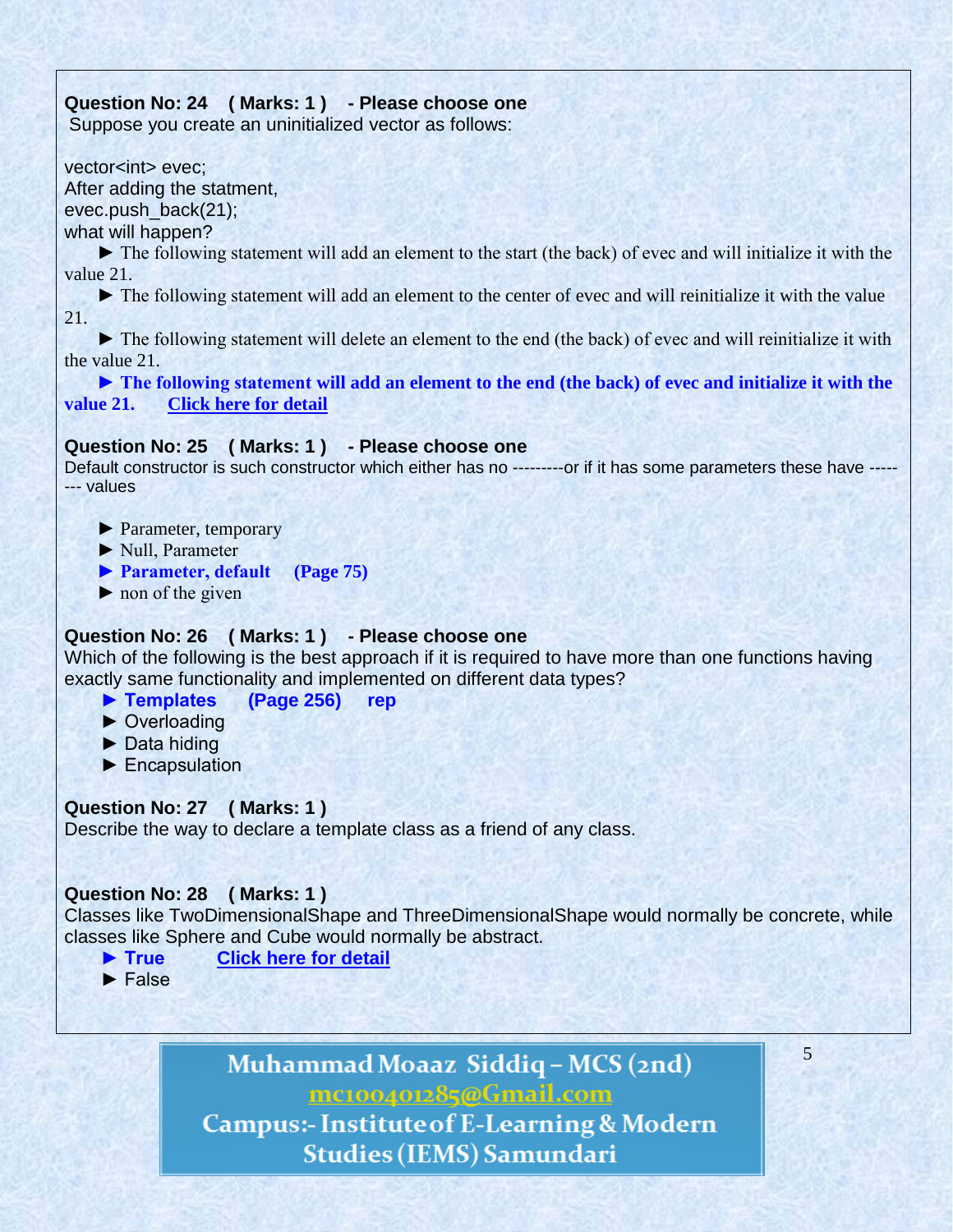# **Question No: 29 ( Marks: 1 )**

In order to define a class template, the first line of definition must be:

- **► template <typename T> (Page 257)**
- ► typename <template T>
- ► Template Class <ClassName>
- ► Class <Template T>

# **Question No: 30 ( Marks: 1 )**

In case of multiple inheritance a derived class inherits,

- ► Only the public member functions of its base classes
- ► Only the public data members of its base classes
- **► Both public data members and member functions of all its base classes [Click here for detail](http://publib.boulder.ibm.com/infocenter/comphelp/v8v101/index.jsp?topic=/com.ibm.xlcpp8a.doc/language/ref/inher.htm)**
- ► Data members and member functions of any two base classes

#### **Question No: 31 ( Marks: 1 )**

In Private -------------- only member functions and friend classes or functions of a derived class can convert pointer or reference of derived object to that of parent object

- ► specialization
- **► inheritance (Page 216) rep**
- ► abstraction
- $\blacktriangleright$  composition

#### **Question No: 32 ( Marks: 1 )**

**Which of the following is the best approach if it is required to have more than one functions having exactly same functionality and implemented on different data types?**

- **► Templates (Page 256) rep**
- ► Overloading
- ► Data hiding
- ► Encapsulation

Muhammad Moaaz Siddiq - MCS (2nd) mc100401285@Gmail.com **Campus:- Institute of E-Learning & Modern Studies (IEMS) Samundari**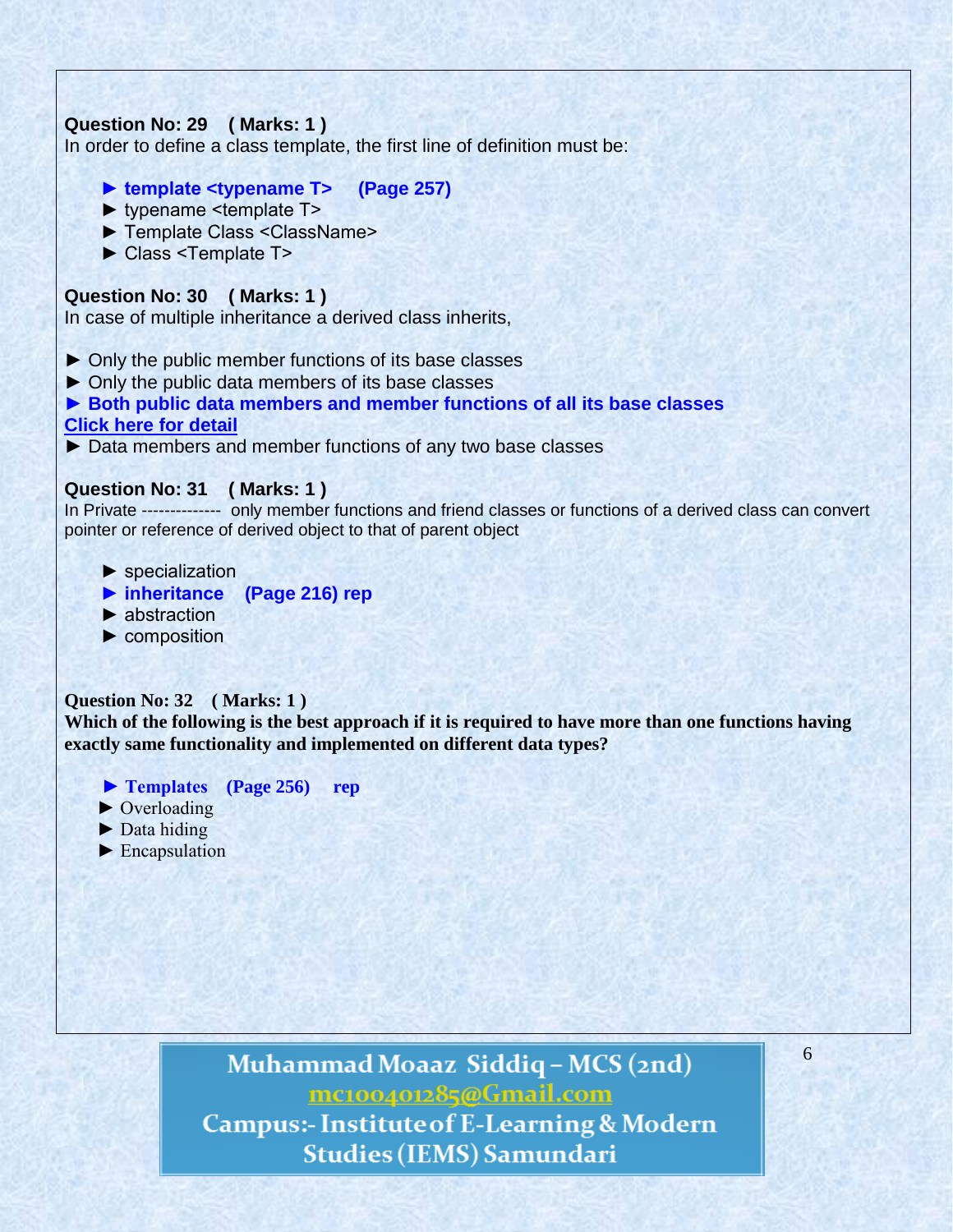# **FINALTERM EXAMINATION**

Spring 2010 CS304- Object Oriented Programming

**Question No: 1 ( Marks: 1 ) - Please choose one** A template argument is preceded by the keyword

- **►** vector
- **► class (Object-Oriented Programming in C++)**
- ▶ template
- **►** type\*

**Question No: 2 ( Marks: 1 ) - Please choose one** Which of the following causes run time binding?

- **►** Declaring object of abstract class
- ► Declaring pointer of abstract class
- **► Declaring overridden methods as non-virtual (Page 226)**
- ► None of the given

#### **Question No: 3 ( Marks: 1 ) - Please choose one**

A function template can not be overloaded by another function template.

 **► True (Object-Oriented Programming in C++)** ▶ False

#### **Question No: 4 ( Marks: 1 ) - Please choose one**

Which of the following is the best approach if it is required to have more than one functions having exactly same functionality and implemented on different data types?

- **► Templates (Page 256) rep**
- ▶ Overloading
- ▶ Data hiding
- ▶ Encapsulation

#### **Question No: 5 ( Marks: 1 ) - Please choose one**

Identify the correct way of declaring an object of user defined template class **A** for char type members?

- **► A< char > obj; (Object-Oriented Programming in C++)**
- $\blacktriangleright$  <char>A obj;
- ▶ A obj<char>;
- $\triangleright$  Obj <char> A;

Muhammad Moaaz Siddiq - MCS (2nd) mc100401285@Gmail.com **Campus:- Institute of E-Learning & Modern**  7

**Studies (IEMS) Samundari**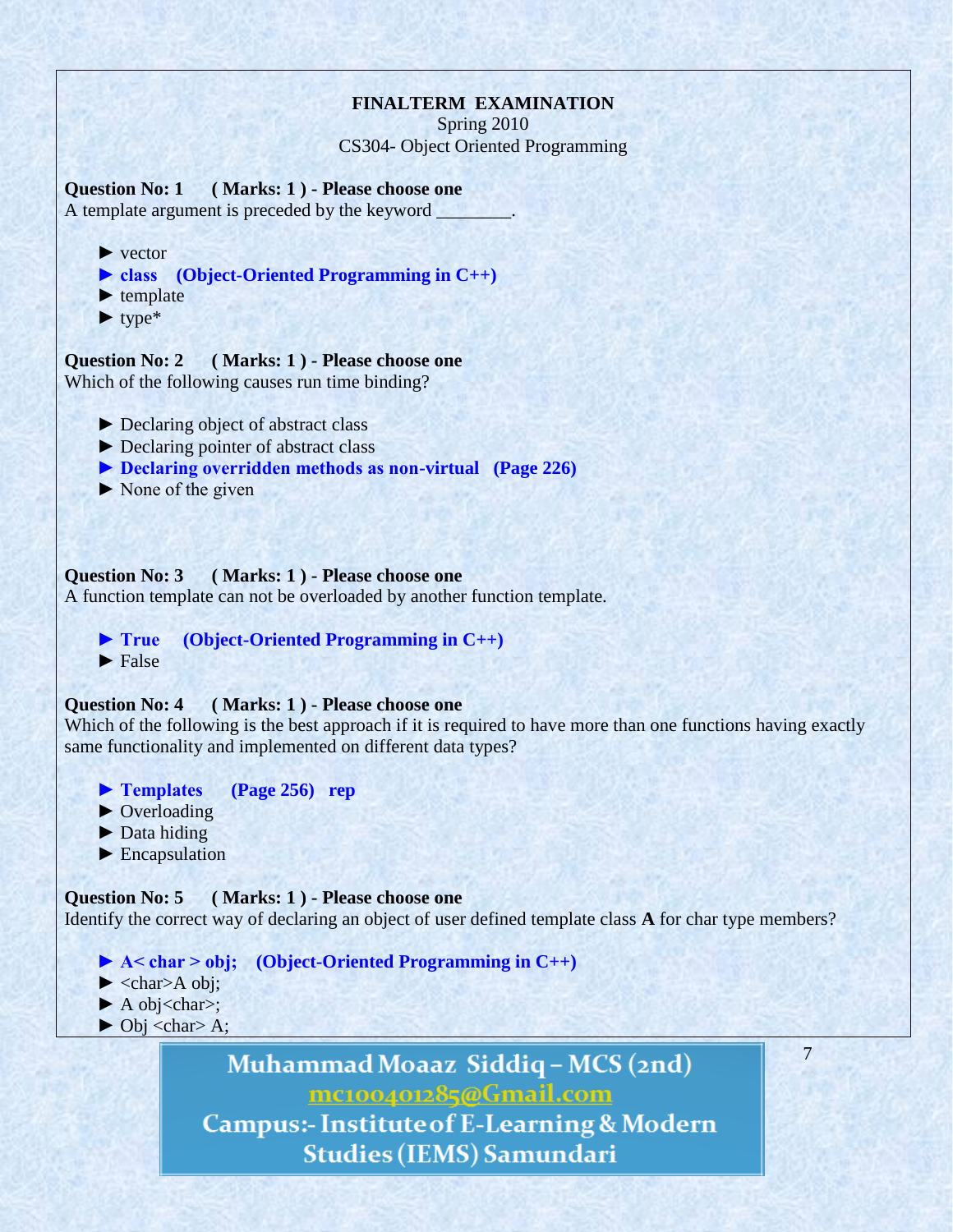| Question No: 6 (Marks: 1) - Please choose one                                                          |
|--------------------------------------------------------------------------------------------------------|
| The user must define the operation of the copy constructor.                                            |
|                                                                                                        |
| <b>Click here for detail</b><br>$\blacktriangleright$ True                                             |
| $\blacktriangleright$ False                                                                            |
|                                                                                                        |
|                                                                                                        |
| Question No: 7 (Marks: 1) - Please choose one                                                          |
| Template functions use ____________ than ordinary functions.                                           |
|                                                                                                        |
| Greater Memory                                                                                         |
| <b>Example 1</b> Lesser Memory                                                                         |
| $\blacktriangleright$ Equal Memory                                                                     |
| $\triangleright$ None of the given options                                                             |
|                                                                                                        |
| Question No: 8 (Marks: 1) - Please choose one                                                          |
| The find() algorithm                                                                                   |
|                                                                                                        |
| lacktriangleright finds matching sequences of elements in two containers.                              |
| $\triangleright$ finds a container that matches a specified container.                                 |
| $\blacktriangleright$ takes iterators as its first two arguments. (Object-Oriented Programming in C++) |
| takes container elements as its first two arguments.                                                   |
|                                                                                                        |
| Question No: 9 (Marks: 1) - Please choose one                                                          |
| Compiler performs __________ type checking to diagnose type errors,                                    |
|                                                                                                        |
| Static (Page 261)                                                                                      |
| $\blacktriangleright$ Dynamic                                                                          |
|                                                                                                        |
| $\blacktriangleright$ Bound                                                                            |
| $\blacktriangleright$ Unbound                                                                          |
|                                                                                                        |
| Question No: 10 (Marks: 1) - Please choose one                                                         |
| Which of the following is/are advantage[s] of generic programming?                                     |
|                                                                                                        |
| $\blacktriangleright$ Reusability                                                                      |
| $\blacktriangleright$ Writability                                                                      |
| $\blacktriangleright$ Maintainability                                                                  |
| $\blacktriangleright$ All of given (Page 256)<br>rep                                                   |
|                                                                                                        |
| (Marks: 1) - Please choose one<br><b>Question No: 11</b>                                               |
| Vectors contain contiguous elements stored as a[an].                                                   |
|                                                                                                        |
| $\blacktriangleright$ variable                                                                         |
| $\blacktriangleright$ array<br><b>(Page 306)</b>                                                       |
| $\blacktriangleright$ function                                                                         |
| $\blacktriangleright$ datatype                                                                         |
|                                                                                                        |
| 8                                                                                                      |

Muhammad Moaaz Siddiq - MCS (2nd) mc100401285@Gmail.com **Campus:- Institute of E-Learning & Modern** 

Studies (IEMS) Samundari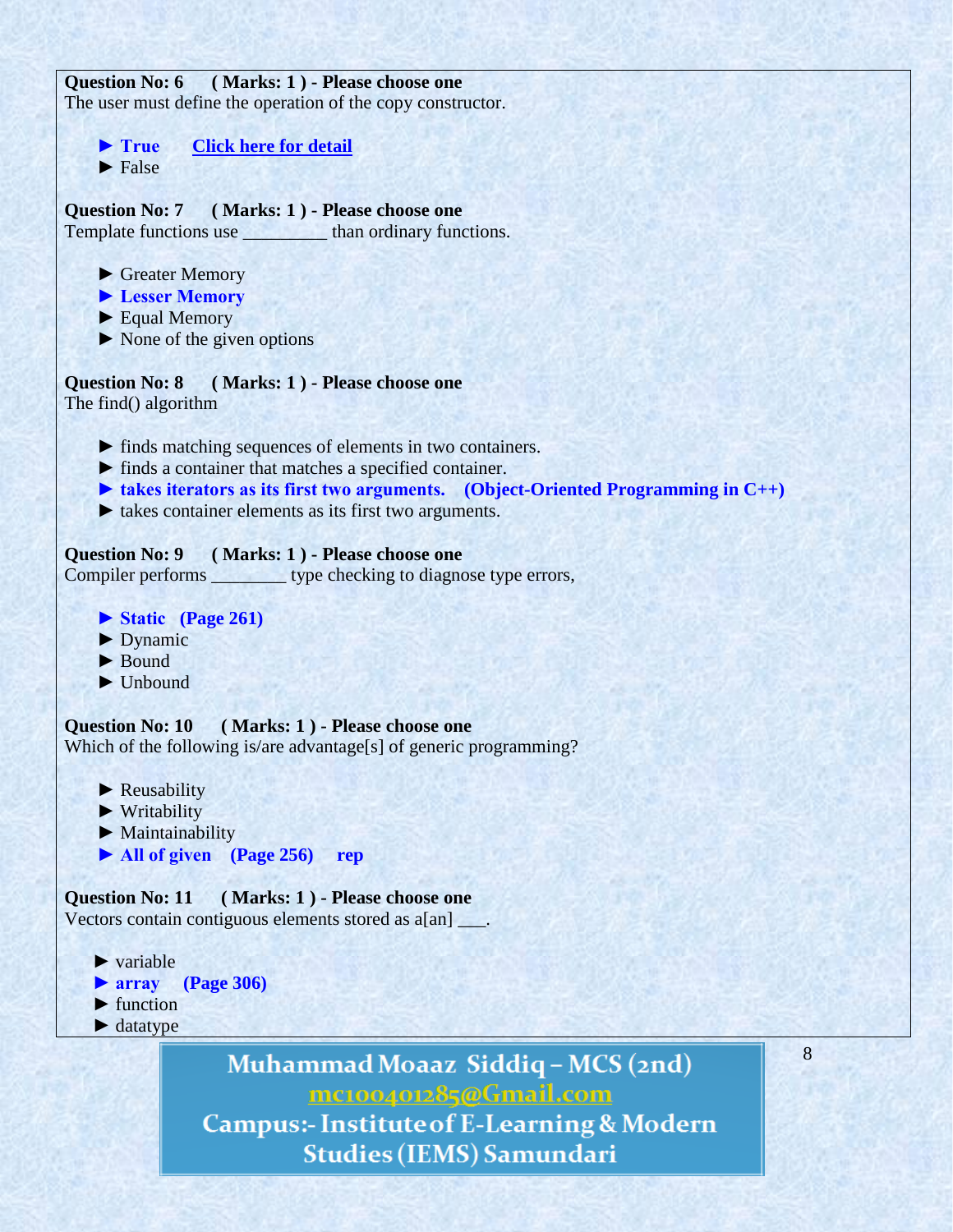# **Question No: 12 ( Marks: 1 ) - Please choose one**

Suppose you create an uninitialized vector as follows:

vector<int> evec; After adding the statment, evec.push\_back(21); what will happen?

**►** The following statement will add an element to the start (the back) of evec and will initialize it with the value 21.

**►** The following statement will add an element to the center of evec and will reinitialize it with the value 21.

**►** The following statement will delete an element to the end (the back) of evec and will reinitialize it with the value 21.

 **► The following statement will add an element to the end (the back) of evec and initialize it with the value 21. [Click here for detail](http://www.dcs.bbk.ac.uk/~roger/cpp/week6.htm)**

# **Question No: 13 ( Marks: 1 ) - Please choose one**

In a de-queue, (chose the best option)

► data can be quickly inserted or deleted at any arbitrary location.

► data can be inserted or deleted at any arbitrary location, but the process is relatively slow. **(Object-Oriented Programming in C++)**

► data can not be quickly inserted or deleted at either end.

► data can be inserted or deleted at either end, but the process is relatively slow.

**Question No: 14 ( Marks: 1 ) - Please choose one** Algorithms can only be implemented using STL containers.

 **►** True

 **► False (Object-Oriented Programming in C++)**

**Question No: 15 ( Marks: 1 ) - Please choose one What is a class?**

- **►** A class is a section of computer memory containing objects.
- **►** A class is a section of the hard disk reserved for object oriented programs
- ▶ A class is the part of an object that contains the variables.
- **► A class is a description of a kind of object. [Click here for detail](http://www.cs.iastate.edu/~honavar/JavaNotes/Notes/chap25/chap25quiz.html)**

Muhammad Moaaz Siddiq - MCS (2nd) mc100401285@Gmail.com **Campus:- Institute of E-Learning & Modern Studies (IEMS) Samundari**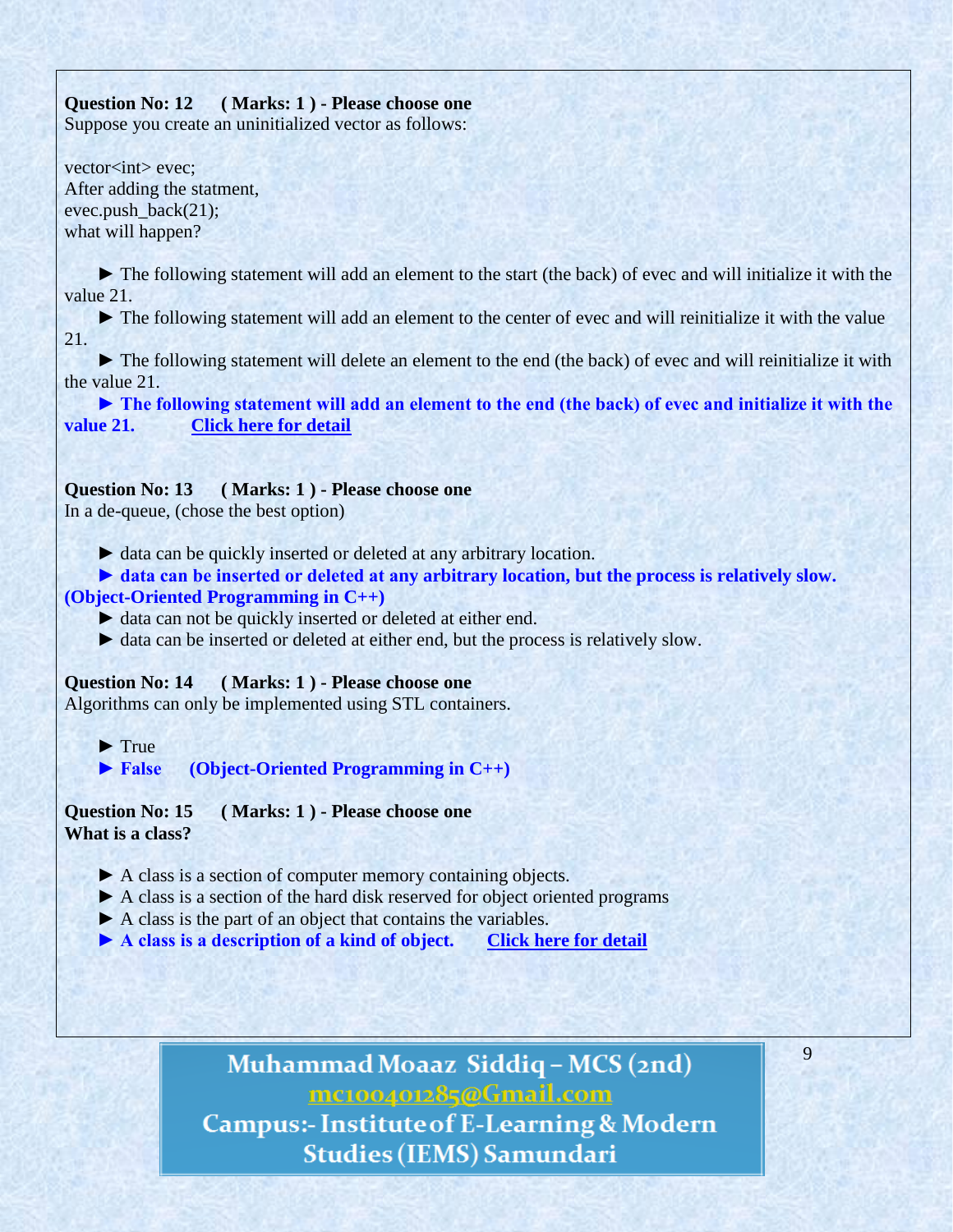

Muhammad Moaaz Siddiq - MCS (2nd) mc100401285@Gmail.com **Campus:- Institute of E-Learning & Modern** 

**Studies (IEMS) Samundari**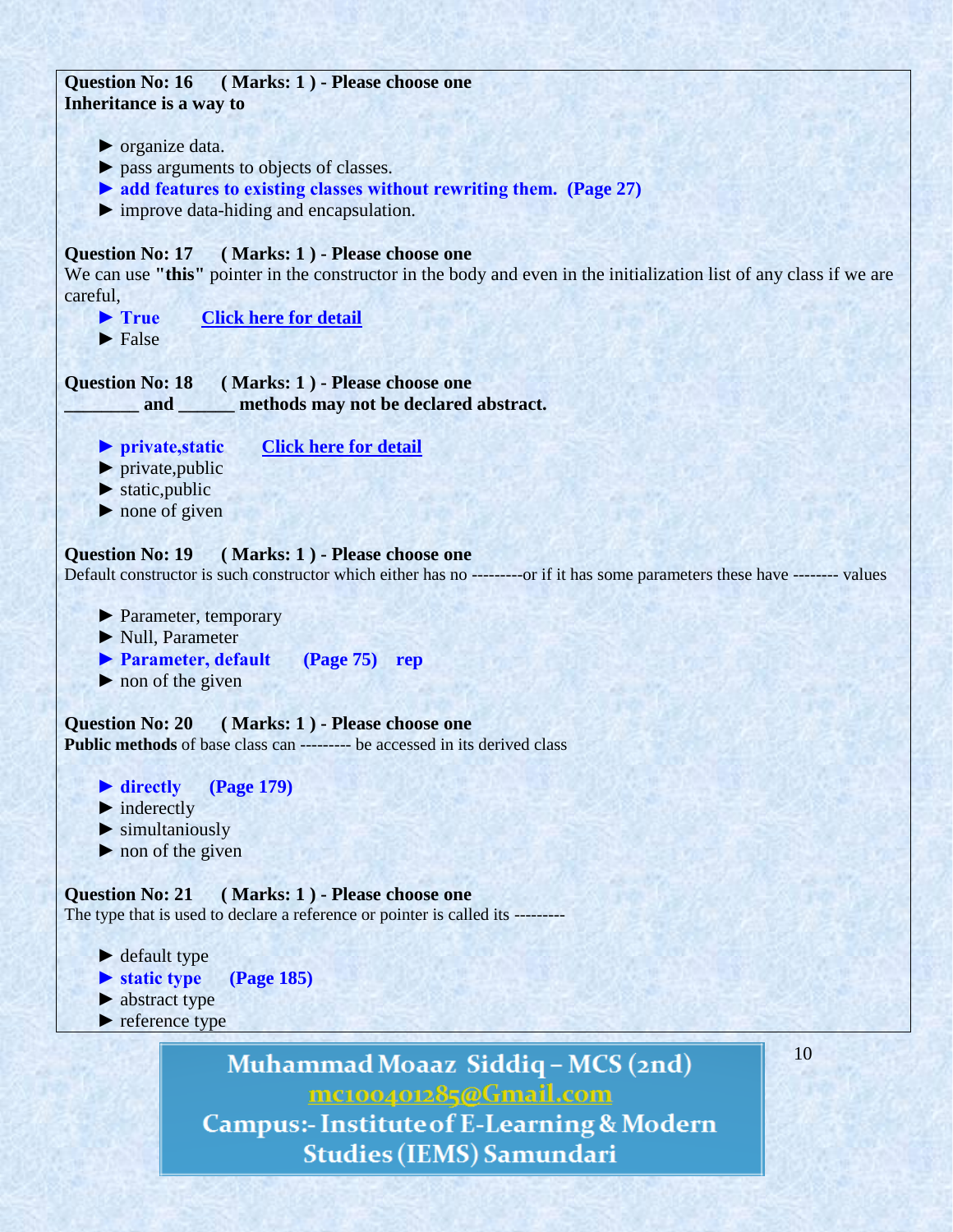

Muhammad Moaaz Siddiq - MCS (2nd) mc100401285@Gmail.com **Campus:- Institute of E-Learning & Modern Studies (IEMS) Samundari**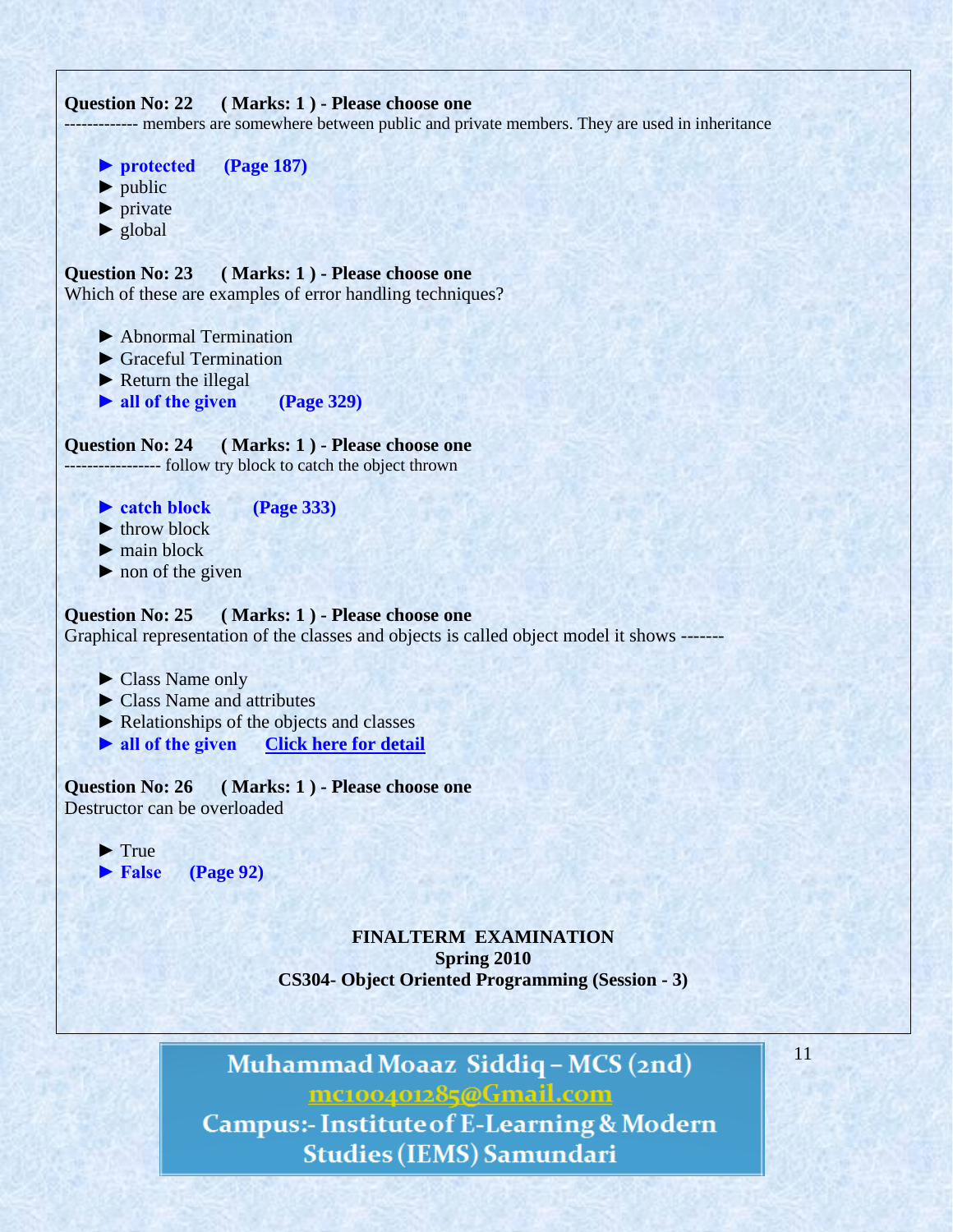# **Question No: 1 ( Marks: 1 ) - Please choose one** Which one of the following terms must relate to **polymorphism?**

- ► Static allocation
- $\blacktriangleright$  Static typing
- **► Dynamic binding (Page 239)**
- ► Dynamic allocation

**Question No: 2 ( Marks: 1 ) - Please choose one** Which of the following causes run time binding?

- ► Declaring object of abstract class
- ► Declaring pointer of abstract class
- **► Declaring overridden methods as non-virtual (Page 226)**
- $\triangleright$  None of the given

### **Question No: 3 ( Marks: 1 ) - Please choose one**

Which of the following is the best approach if it is required to have more than one functions having exactly same functionality and implemented on different data types?

- **► Templates (Page 256) rep**
- ► Overloading
- $\blacktriangleright$  Data hiding
- ► Encapsulation

### **Question No: 4 ( Marks: 1 ) - Please choose one**

Which of the following is the best approach to implement generic algorithms with minimum number of coding lines?

- **► Templates (Page 256)**
- ► Overloading
- $\triangleright$  Overriding
- $\blacktriangleright$  Friend function/class

#### **Question No: 5 ( Marks: 1 ) - Please choose one**

Like template functions, a class template may not handle all the types successfully.



# **Question No: 6 ( Marks: 1 ) - Please choose one**

A class template may inherit from another class template.

 **► True (Page 288) rep**  $\blacktriangleright$  False

> Muhammad Moaaz Siddiq - MCS (2nd) mc100401285@Gmail.com

12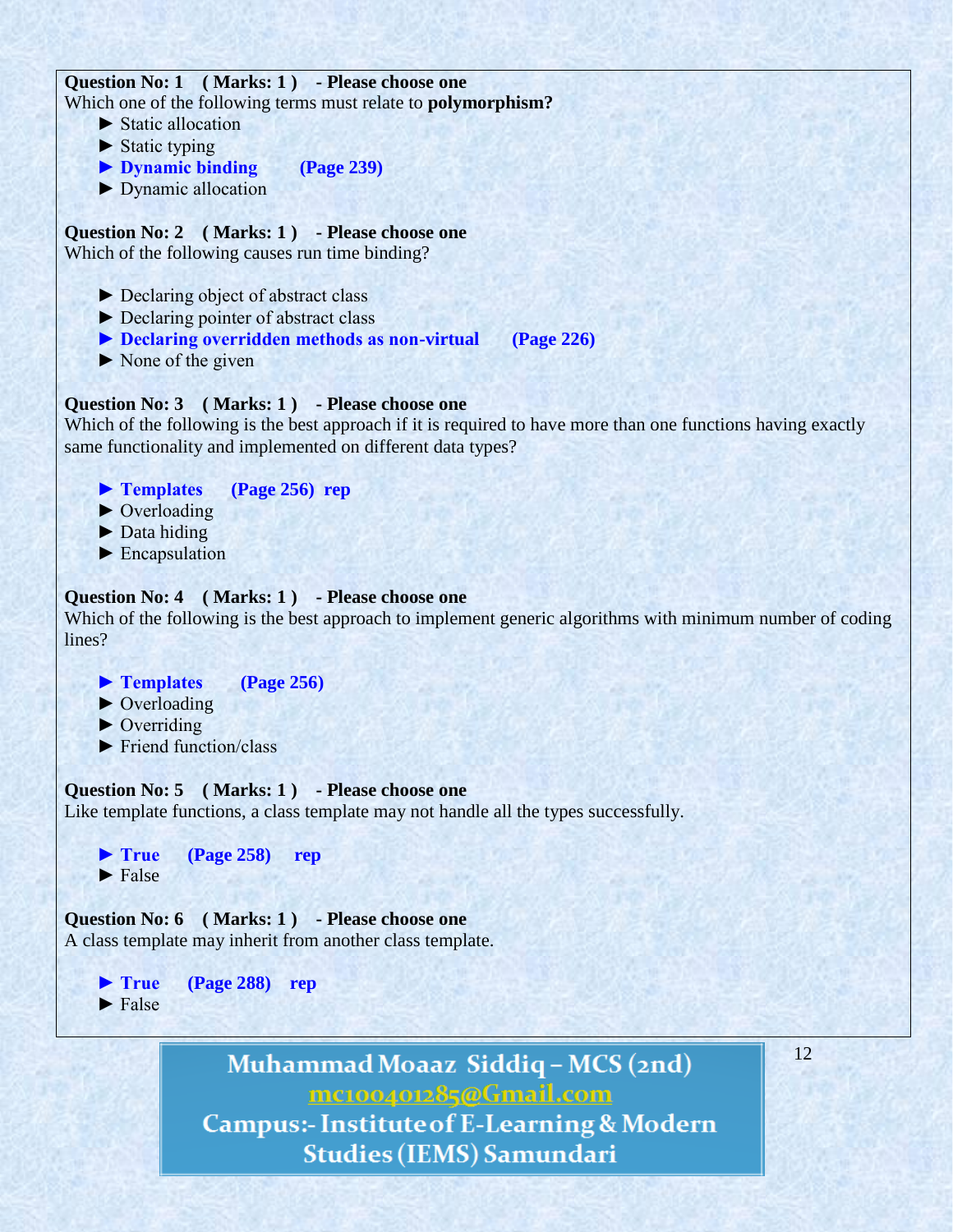# **Question No: 7 ( Marks: 1 ) - Please choose one**

Assume a class Derv that is privately derived from class Base. An object of class Derv located in main() can access

 **► public members of Derv. (Object-Oriented Programming in C++) rep**

- ► protected members of Derv.
- ► private members of Derv.
- ► protected members of Base.

# **Question No: 8 ( Marks: 1 ) - Please choose one**

A copy constructor is invoked when

- ► a function do not returns by value.
- **► an argument is passed by value. (Page 78) rep**
- ► a function returns by reference.
- ► an argument is passed by reference.

```
Question No: 9 ( Marks: 1 ) - Please choose one
```
Each try block can have  $\qquad$  no. of catch blocks.

```
\blacktriangleright 1
      \blacktriangleright 2
      \blacktriangleright 3
      ▶ As many as necessary. Click here for detail
A single try block can have multiple catch blocks but only one finally block.
```

```
Question No: 10 ( Marks: 1 ) - Please choose one
class DocElement
```
{ public:

```
 virtual void Print() { cout << "Generic element"; }
```
}; class Heading : public DocElement

 $\{$ public:

```
 void Print() { cout << "Heading element"; }
```
}; class Paragraph : public DocElement

```
\left\{ \right.public:
```

```
 void Print() { cout << "Paragraph element"; }
```

```
};
void main()
```

```
{
```
DocElement  $*$  p = new Paragraph();

# Muhammad Moaaz Siddiq - MCS (2nd) mc100401285@Gmail.com

**Campus:- Institute of E-Learning & Modern Studies (IEMS) Samundari**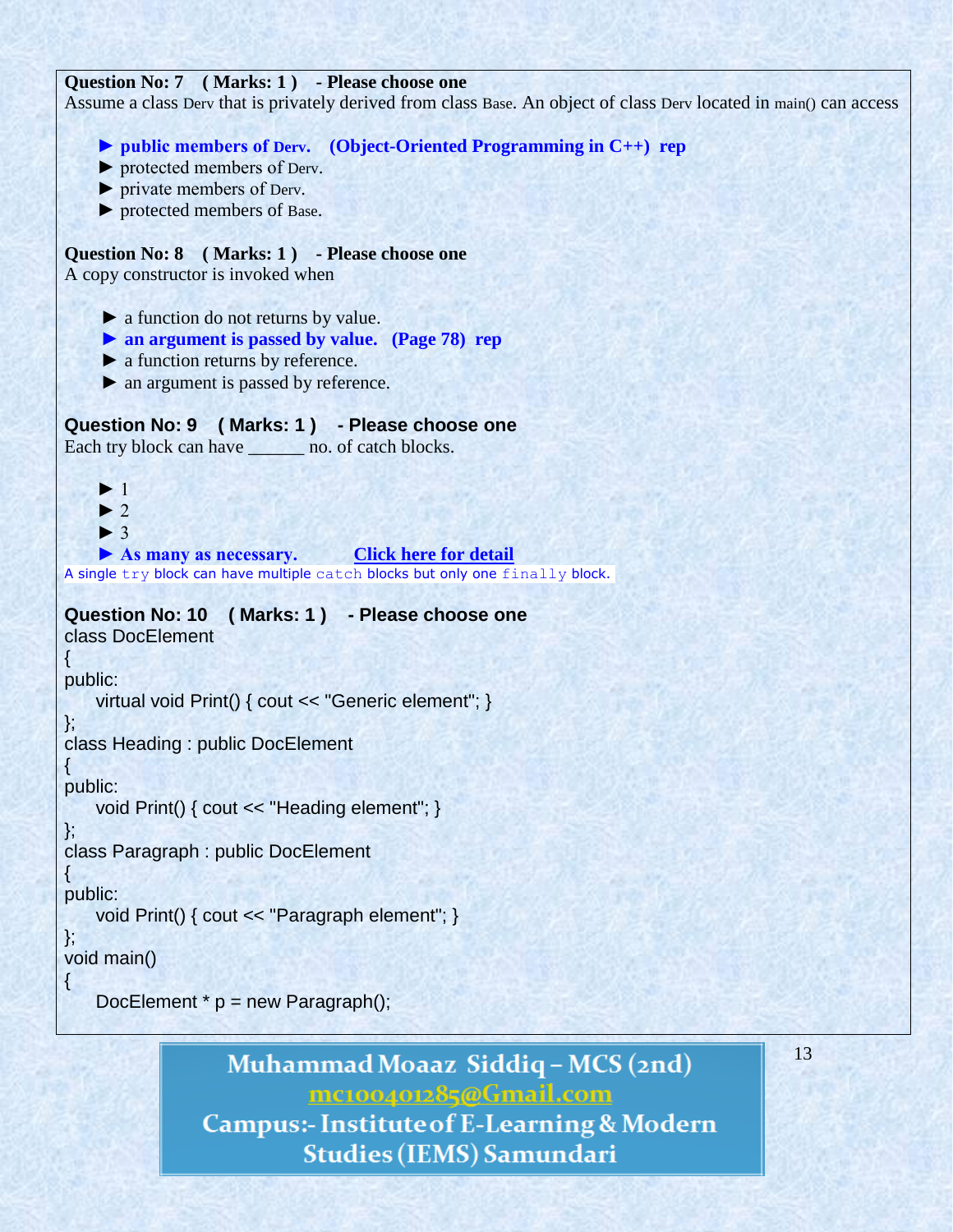# p->Print();

}

When you run this program, it will print out a single line to the console output.

What will be in that line?

Select one correct answer from the following list:

### ► Generic element

- ► Heading element
- ► Paragraph element
- **► Nothing will be printed.**

### **Question No: 11 ( Marks: 1 ) - Please choose one**

Suppose we have two derived classes from a single class, can we write a method with same name in both these derived classes? Choose the best option.

► No

 **► Only if the two classes have the same name (Page 204)**

- ► Only if the main program does not declare both kinds
- ► Yes

# **Question No: 12 ( Marks: 1 ) - Please choose one**

When a virtual function is called by referencing a specific object by name and using the dot member selection operator (e.g., squareObject.draw()), the reference is resolved at compile time.

## ► True

# **► False (Object-Oriented Programming in C++)**

# **(the function invocation is resolved at compile time)**

# **Question No: 13 ( Marks: 1 ) - Please choose one**

Considering the resolution order in which Considering the resolution order in which compiler search for functions in a program; the first priority is given to; the first priority is given to,

- ► general template
- ► partial specialization
- ► complete specialization
- **► ordinary function (Page 287)**

# **Question No: 14 ( Marks: 1 ) - Please choose one**

Vectors contain contiguous elements stored as a[an] \_\_\_.

- $\blacktriangleright$  variable
- **► array (Page 306) rep**
- ► function
- ► datatype

Muhammad Moaaz Siddiq - MCS (2nd) mc100401285@Gmail.com

**Campus:- Institute of E-Learning & Modern Studies (IEMS) Samundari**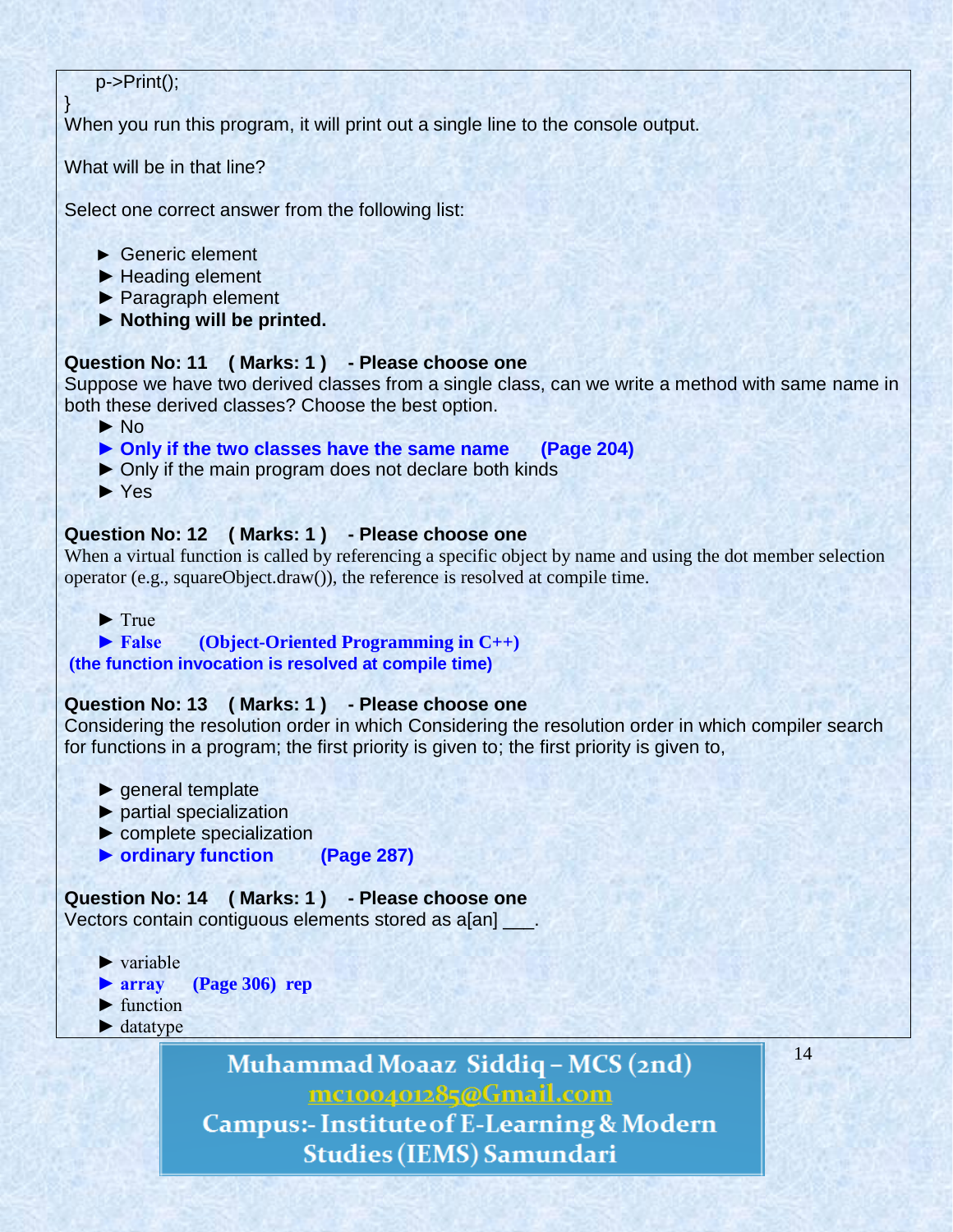

Muhammad Moaaz Siddiq - MCS (2nd) mc100401285@Gmail.com **Campus:- Institute of E-Learning & Modern Studies (IEMS) Samundari**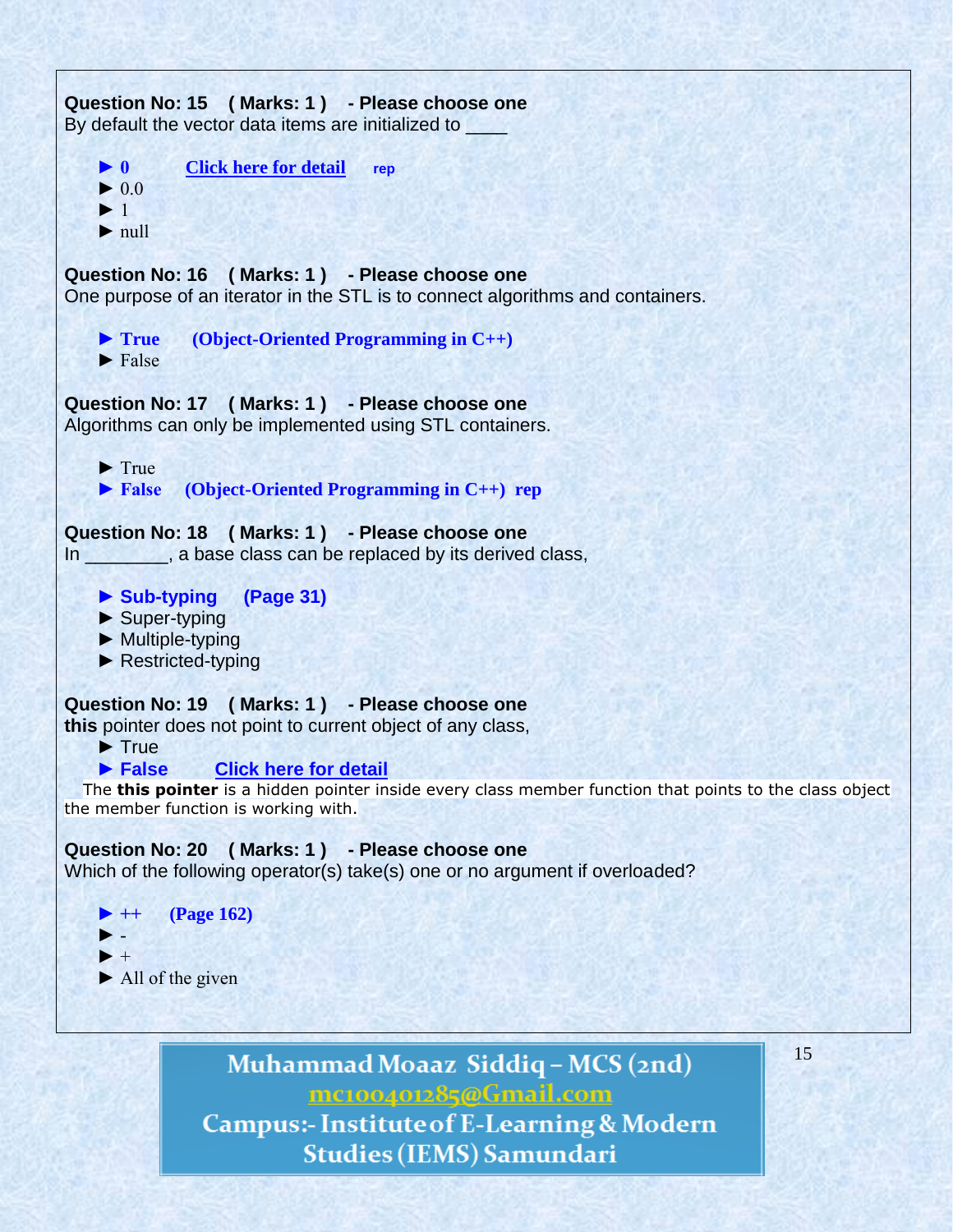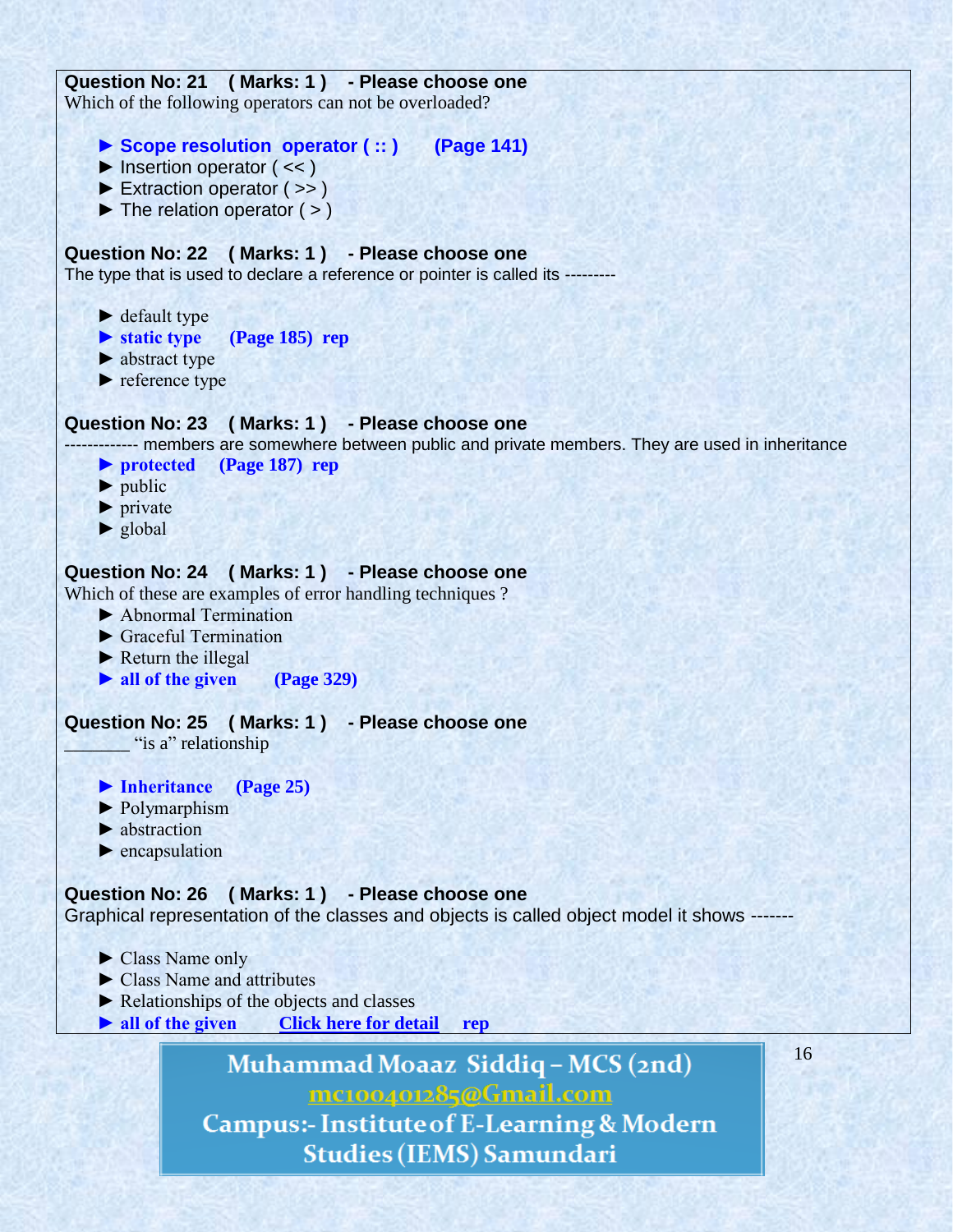**FINALTERM EXAMINATION Spring 2010 CS304- Object Oriented Programming (Session - 4) Question No: 1 ( Marks: 1 ) - Please choose one** Classes like TwoDimensionalShape and ThreeDimensionalShape would normally be concrete, while classes like Sphere and Cube would normally be abstract.  **► True [Click here for detail](http://www.csharpfriends.com/Articles/getArticle.aspx?articleID=72) rep** ► False **Question No: 2 ( Marks: 1 ) - Please choose one** Virtual functions allow you to ► create an array of type pointer-to-base class that can hold pointers to derived classes. ► create functions that can never be accessed. ► group objects of different classes so they can all be accessed by the same function code.  **► use the same function call to execute member functions of objects from different classes (Object-Oriented Programming in C++) Question No: 3 ( Marks: 1 ) - Please choose one** .  **► True [Click here for detail](http://bytes.com/topic/c/answers/136665-why-cant-derived-class-pointer-cant-point-base-class-object) rep** ► False **Question No: 4 ( Marks: 1 ) - Please choose one** A copy constructor is invoked when  $\blacktriangleright$  a function do not returns by value.  **► an argument is passed by value. (Page 78) rep** ▶ a function returns by reference. ► an argument is passed by reference. **Question No: 5 ( Marks: 1 ) - Please choose one** Each try block can have \_\_\_\_\_\_ no. of catch blocks. ► 1  $\blacktriangleright$  2 ► 3  **► As many as necessary. [Click here for detail](http://help.adobe.com/en_US/AS2LCR/Flash_10.0/help.html?content=00000724.html) rep**17 Muhammad Moaaz Siddiq - MCS (2nd) mc100401285@Gmail.com **Campus:- Institute of E-Learning & Modern** 

**Studies (IEMS) Samundari**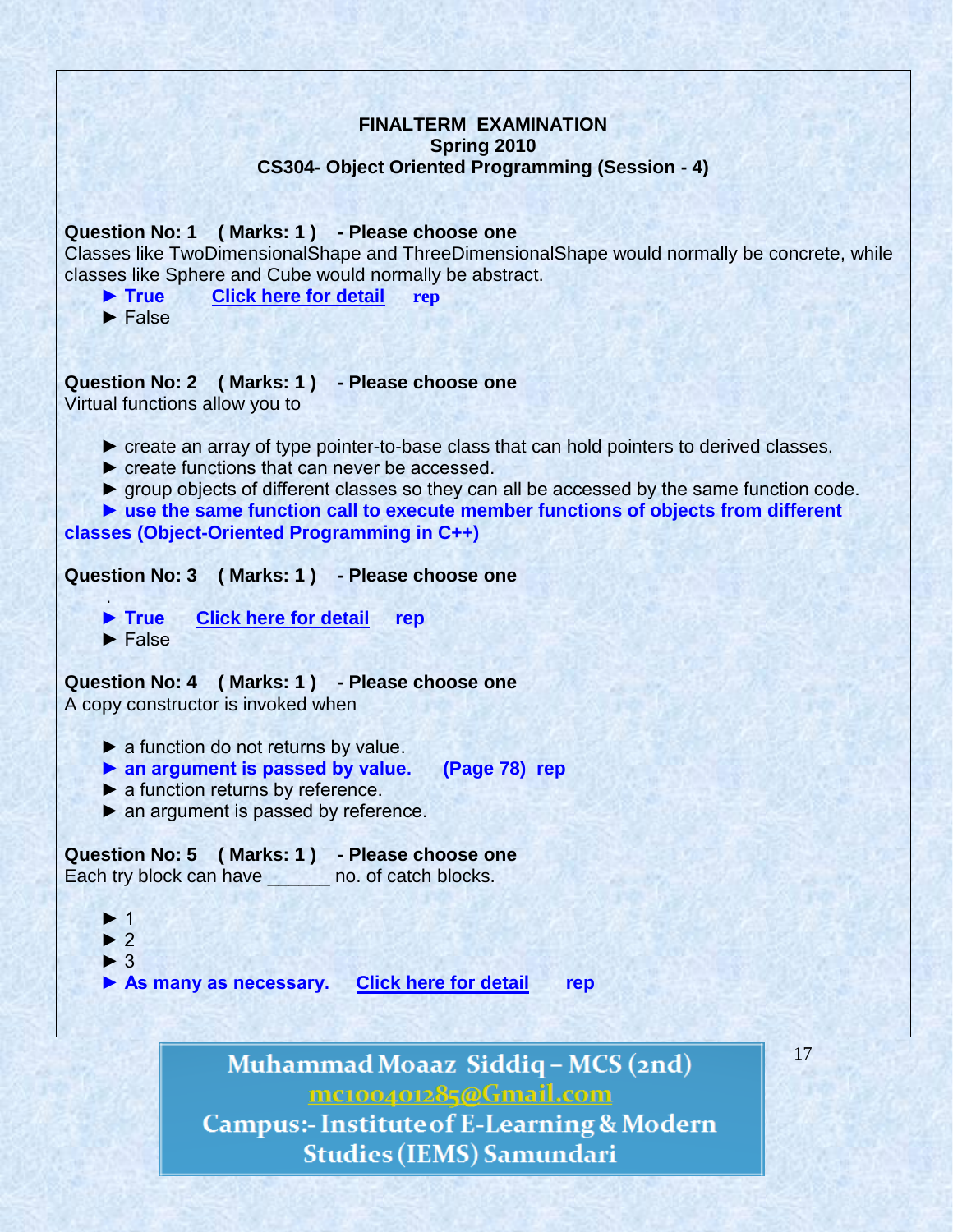

mc100401285@Gmail.com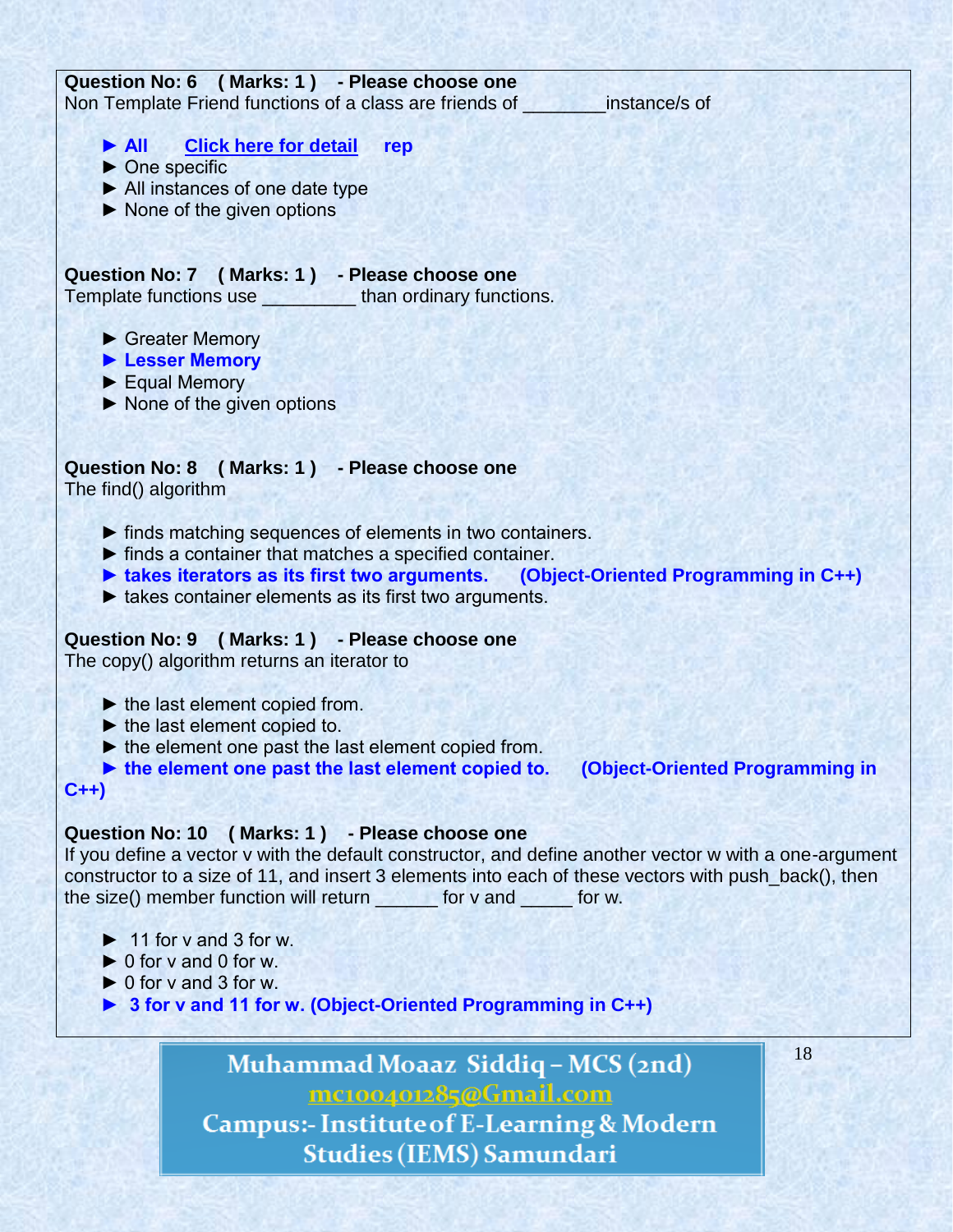```
Question No: 11 ( Marks: 1 ) - Please choose one
Which is not the Advantage of inheritance?
     ► providing class growth through natural selection. (Object-Oriented Programming in 
C++)
    \blacktriangleright facilitating class libraries.
    \blacktriangleright avoiding the rewriting of code.
     ► providing a useful conceptual framework. 
Question No: 12 ( Marks: 1 ) - Please choose one
class DocElement
\{public:
     virtual void Print() { cout << "Generic element"; }
};
class Heading : public DocElement
\left\{ \right.public:
     void Print() { cout << "Heading element"; }
};
class Paragraph : public DocElement
{
public:
     void Print() { cout << "Paragraph element"; }
};
void main()
{
    DocElement * p = new Paragraph();
     p->Print();
}
When you run this program, it will print out a single line to the console output.
What will be in that line? 
Select one correct answer from the following list:
      ► Generic element 
      ► Heading element
```
- ► Paragraph element
- **► Nothing will be printed.**

Muhammad Moaaz Siddiq - MCS (2nd) mc100401285@Gmail.com **Campus:- Institute of E-Learning & Modern Studies (IEMS) Samundari**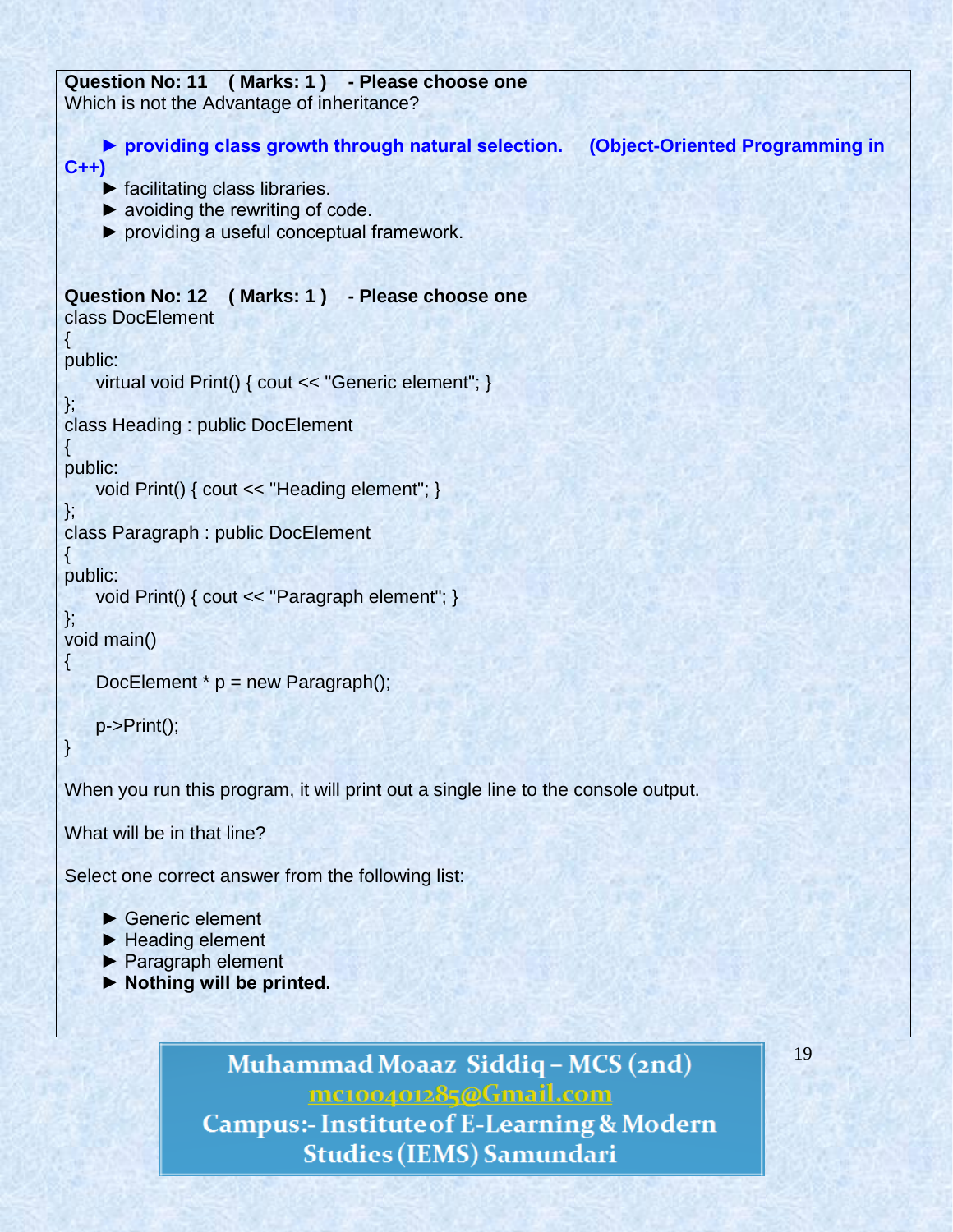```
Question No: 13 ( Marks: 1 ) - Please choose one
Which type of inheritance is being represented by the following statement,
class X : public A, public B { ... ... };
```
- ► Single inheritance
- **► Multiple inheritance (Page 41)**
- ► Double inheritance
- ► None of the given options

### **Question No: 14 ( Marks: 1 ) - Please choose one**

When we write a class template the first line must be:

- ► template < class *class\_name*>
- ► template < class *data\_type*>
- **► template < class T > (Page 257)**

Here T can be replaced with any name but it is preferable.

► class class-name()

class template<*class\_name*>

#### **Question No: 15 ( Marks: 1 ) - Please choose one**

Function templates should be used where code and behavior must be identical.

- **► True (Page 262)**
- ► False

#### **Question No: 16 ( Marks: 1 ) - Please choose one**

Which of the following is/are advantage[s] of generic programming?

- ► Reusability
- ► Writability
- ► Maintainability
- **► All of given (Page 256) rep**

#### **Question No: 17 ( Marks: 1 ) - Please choose one**

The specialization pattern  $(T^*$  after the name says that this specialization is to be used for every,

- $\blacktriangleright$  data type
- ► meta type
- $\blacktriangleright$  virtual type
- **► pointer type (Page 286)**

#### **Question No: 18 ( Marks: 1 ) - Please choose one**

A range is often supplied to an algorithm by two values.

- $\blacktriangleright$  italic
- **► iteration (Object-Oriented Programming in C++)**
- ► iterator
- ▶ None of given

Muhammad Moaaz Siddiq - MCS (2nd) mc100401285@Gmail.com

20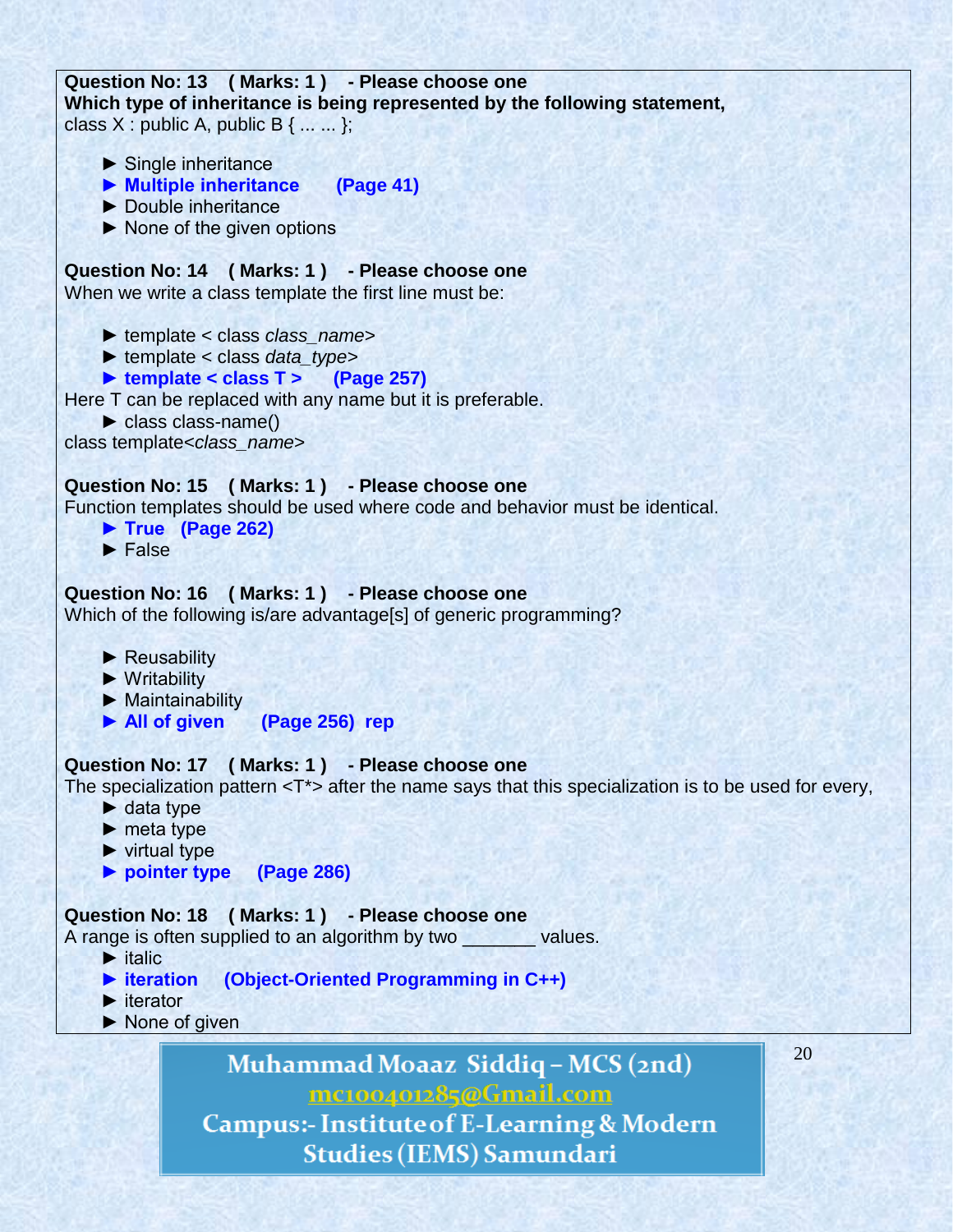# **Question No: 19 ( Marks: 1 ) - Please choose one** Which of the following is an integral part of an object? ► State ▶ Behavior ► Unique identity  **► All of the given (Page 12) Question No: 20 ( Marks: 1 ) - Please choose one** Consider the following statement Cupboard has books What is the relationship between Cupboard and books? ► Composition **► Aggregation**  ► Inheritance ► None of the given options **Question No: 21 ( Marks: 1 ) - Please choose one** Which sentence clearly defines an object?  **► one instance of a class. (Page 23)** ► another word for a class.  $\blacktriangleright$  a class with static methods. ▶ a method that accesses class attributes. **Question No: 22 ( Marks: 1 ) - Please choose one** \_\_\_\_\_\_\_\_\_\_\_, which means if A declares B as its friend it does NOT mean that A can access private data of B. It only means that B can access all data of A.  **► Friendship is one way only [Click here for detail](http://books.google.com.pk/books?id=DOGTAlgixLEC&pg=PA56&lpg=PA56&dq=which+means+if+A+declares+B+as+its+friend+it+does+NOT+mean+that+A+can+access+private+data+of+B.+It+only+means+that+B+can+access+all+data+of+A&source=bl&ots=KdpUDv72AE&sig=KgXm_dvsH-z8H1K)** ► Friendship is two way only ► NO Friendship between classes ► Any kind of friendship **Question No: 23 ( Marks: 1 ) - Please choose one** The statement objA=objB; will cause a compiler error if the objects are of different classes. ► True  **► False (Object-Oriented Programming in C++)** Muhammad Moaaz Siddiq - MCS (2nd) mc100401285@Gmail.com

21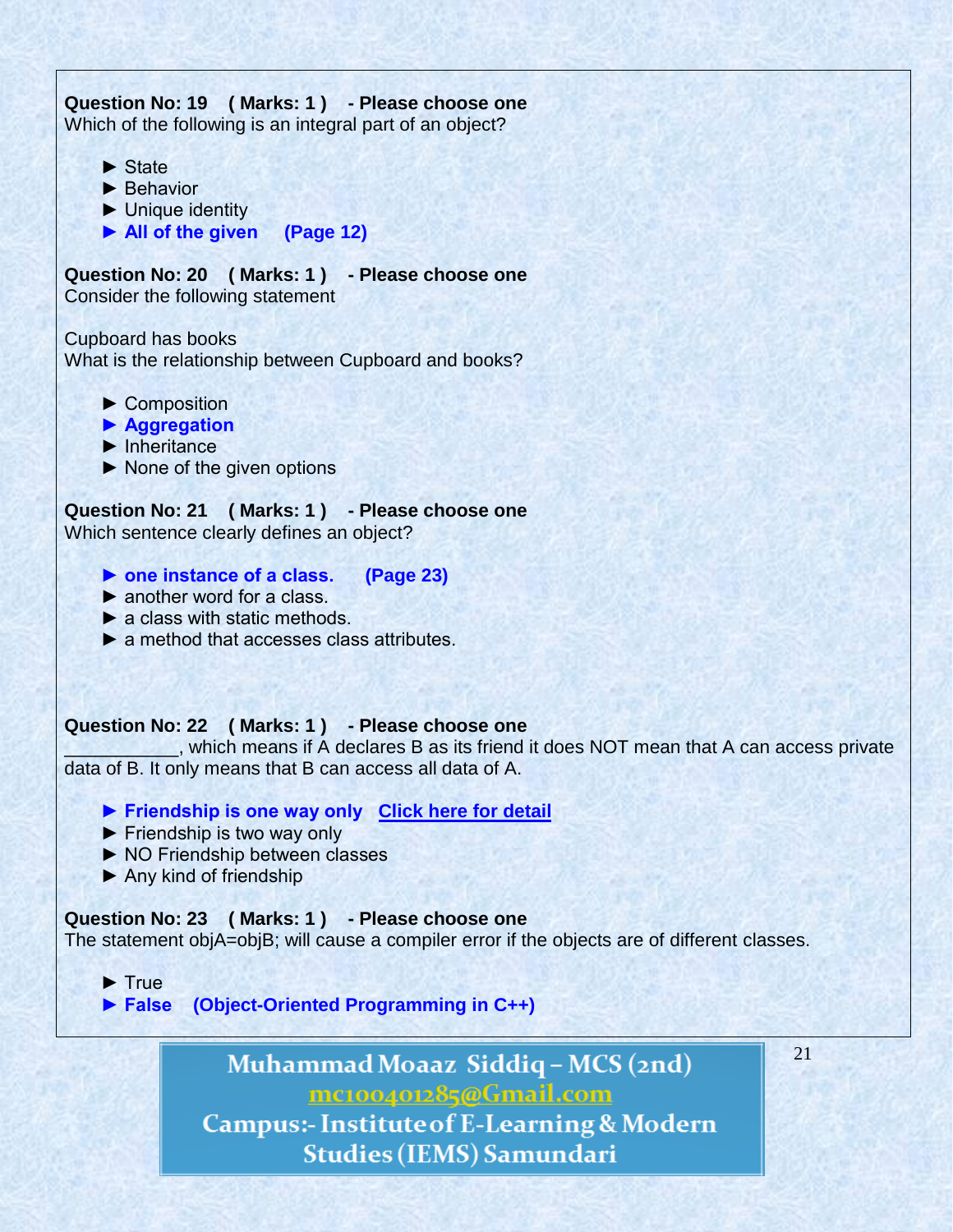## **Question No: 24 ( Marks: 1 ) - Please choose one**

Consider the call given below of an overloaded operator "+",

*Rational\_number\_1 + Rational\_number\_2*

Where Rational\_number\_1 and Rational\_number\_2 are the two objects of Rational\_number class (a user defined class). Identify which of the above two objects will be passed as an argument to the overloaded operator function?

- ▶ Rational\_number\_1
- ▶ Rational number 2
- ▶ Both Rational\_number\_1 & Rational\_number\_2
- **► any of the two objects, randomly**

# **Question No: 25 ( Marks: 1 ) - Please choose one**

If a class D has been derived using protected inheritance from class B (If B is a protected base and D is derived class) then public and protected members of B -------- accessed by member functions and friends of class D and classes derived from D

- **► can be [Click here for detail](http://publib.boulder.ibm.com/infocenter/lnxpcomp/v8v101/index.jsp?topic=/com.ibm.xlcpp8l.doc/language/ref/cplr129.htm)**
- ► cannot be
- ► does restirct to be
- ► not given

# **Question No: 26 ( Marks: 1 ) - Please choose one**

In Private -------------- only member functions and friend classes or functions of a derived class can convert pointer or reference of derived object to that of parent object

- ▶ specialization
- **► inheritance (Page 216) rep**
- ► abstraction
- ► composition

# **FINAL TERM EXAMINATION SPRING 2010**

# **Question No: 1 ( Marks: 1 ) - Please choose one**

Classes like TwoDimensionalShape and ThreeDimensionalShape would normally be concrete, while classes like Sphere and Cube would normally be abstract.

- **► True [Click here for detail](http://www.csharpfriends.com/Articles/getArticle.aspx?articleID=72) rep**
- **► False**

Muhammad Moaaz Siddiq - MCS (2nd) mc100401285@Gmail.com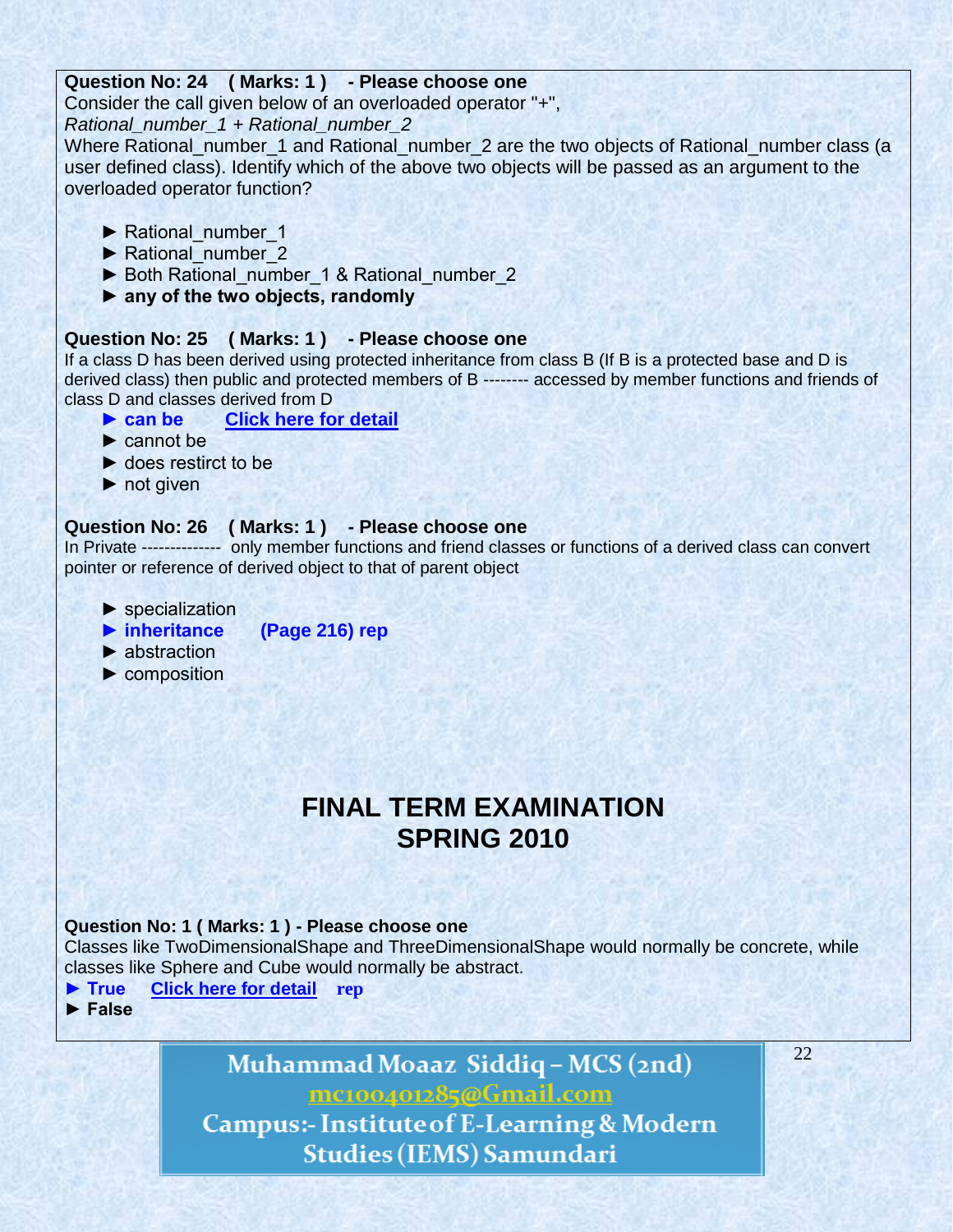## **Question No: 2 ( Marks: 1 ) - Please choose one**

Each try block can have **no.** of catch blocks.

- ► 1
- $\blacktriangleright$  2
- ► 3

**► As many as necessary. [Click here detail](http://help.adobe.com/en_US/AS2LCR/Flash_10.0/help.html?content=00000724.html)**

## **Question No: 3 ( Marks: 1 ) - Please choose one**

Function templates should be used where code and behavior must be identical.

- **► True (Page 262)**
- ► False

### **Question No: 4 ( Marks: 1 ) - Please choose one**

Consider the following statement

### *Cupboard has books*

What is the relationship between Cupboard and books?

- ► Composition
- **► Aggregation**
- ► Inheritance
- ► None of the given options

## **Question No: 5 ( Marks: 1 ) - Please choose one**

Identify the correct way of declaring an object of user defined template class **A** for char type members? **► A< char > obj; (Object-Oriented Programming in C++)**

- **►** <char>A obj;
- ► A obj<char>;
- **►** Obj <char> A;

#### **Question No: 6 ( Marks: 1 ) - Please choose one**

The user must define the operation of the copy constructor.

- **► True [Click here for detail](http://en.wikipedia.org/wiki/Copy_constructor)**
- **►** False

#### **Question No: 7 ( Marks: 1 ) - Please choose one**

Default constructor is such constructor which either has no ---------or if it has some parameters these have -------- values

- **►** Parameter, temporary
- **►** Null, Parameter
- **► Parameter, default (Page 75) rep**
- **►** non of the given

#### **Question No: 8 ( Marks: 1 ) - Please choose one**

The type that is used to declare a reference or pointer is called its ---------

- ► default type
- **► static type (Page 185)**
- ► abstract type
- **►** reference type

Muhammad Moaaz Siddiq - MCS (2nd) mc100401285@Gmail.com

**Campus:- Institute of E-Learning & Modern Studies (IEMS) Samundari**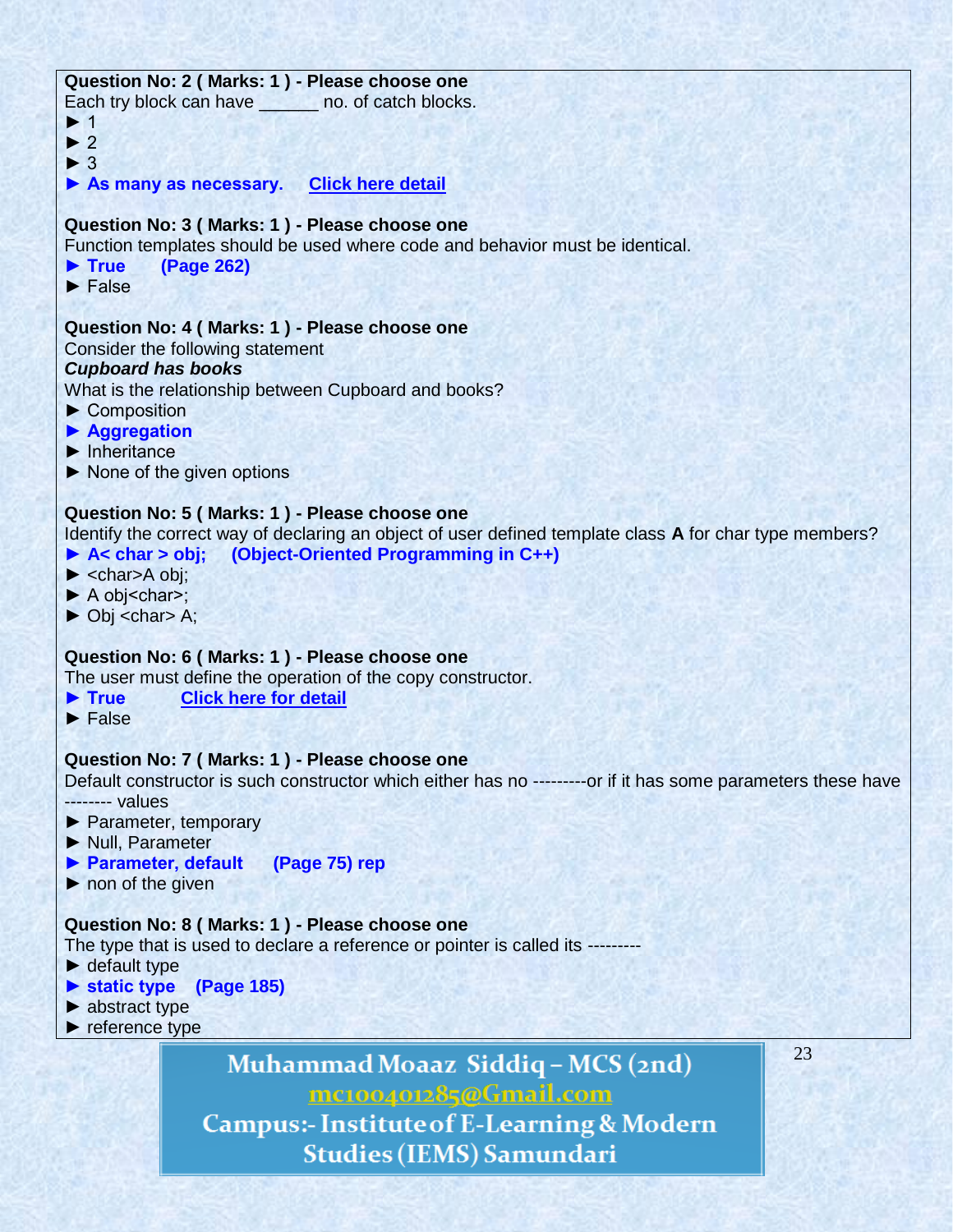#### **Question No: 9 ( Marks: 1 ) - Please choose one**

How the information hidden within an object can be accessed?

- **►** Through its interface
- **►** Through its private data members
- **► Through its private member functions**
- **►** Through both public and private members

#### **Question No: 10 ( Marks: 1 ) - Please choose one**

The sub-object's life is not dependant on the life of master class in

- **►** Separation
- ▶ Composition
- **► Aggregation (Page 134)**
- **►** None of the given

#### **Question No: 11 ( Marks: 1 ) - Please choose one**

Encapsulation means

Select correct option:

- **►**Extending the behaviour of class in another class
- **►Data and behaviour are tightly coupled within an entity (Page 16)**
- **►**One entity takes all the attributes and operations of the other
- **►**Taking out the common features and put those in a separate class

#### **Question No: 12 ( Marks: 1 ) - Please choose one**

Algorithms can only be implemented using STL containers.

#### **►** True

#### **► False (Object-Oriented Programming in C++) rep**

#### **Question No: 13 ( Marks: 1 ) - Please choose one**

When we write a class template the first line must be:

- ► template < class *class\_name*>
- ► template < class *data\_type*>
- **► template < class T > (Page 257) rep** Here T can be replaced with any name but it is preferable.
- ► class class-name()

class template<*class\_name*>

#### **Question No: 14 ( Marks: 1 ) - Please choose one**

An STL container can not be used to,

- **► hold objects of class employee.**
- $\triangleright$  store elements in a way that makes them quickly accessible.
- **► compile c++ programs. (Object-Oriented Programming in C++)**
- ► organize the way objects are stored in memory

# Muhammad Moaaz Siddiq - MCS (2nd) mc100401285@Gmail.com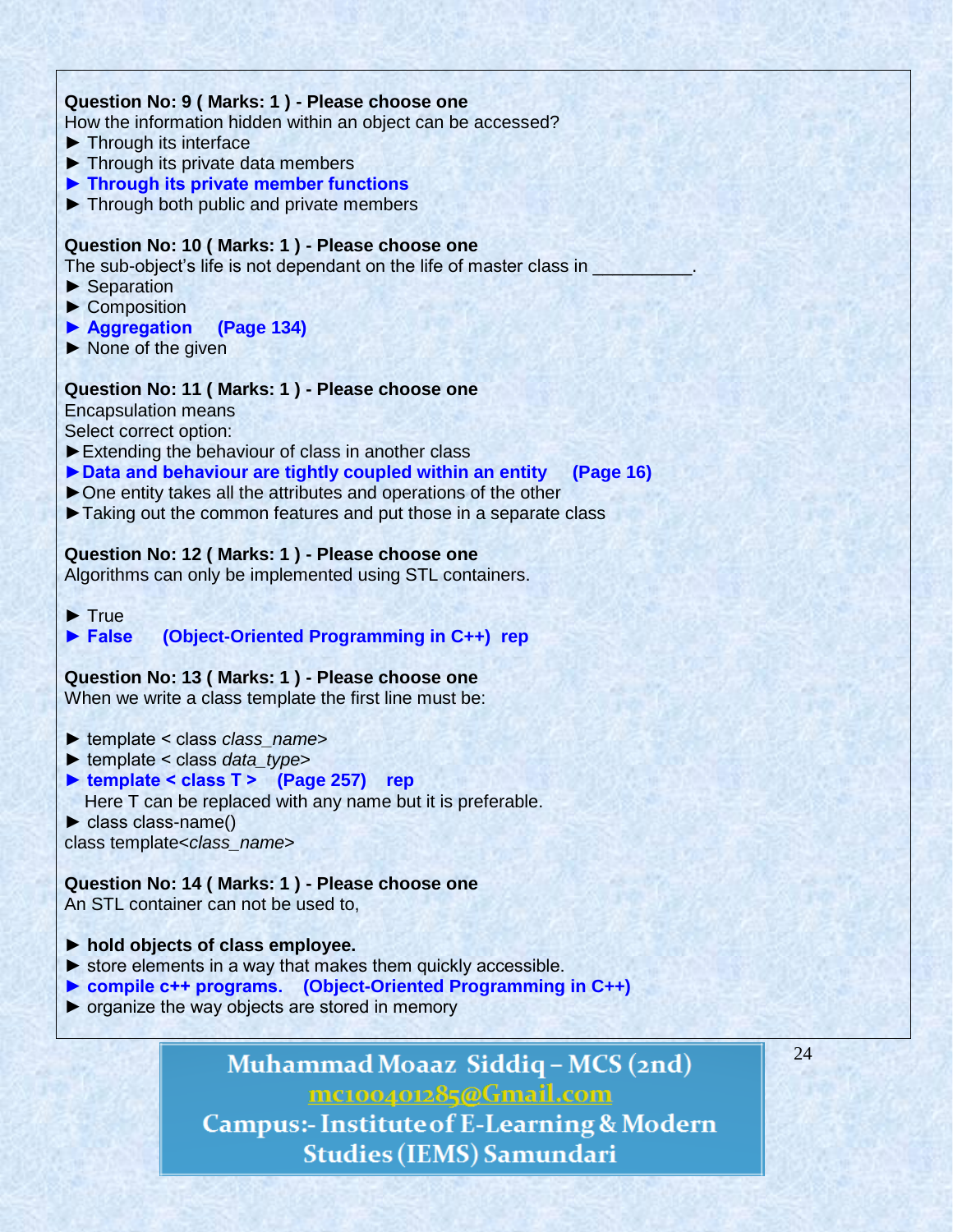# **Question No: 15 ( Marks: 1 ) - Please choose one**

\_\_\_\_\_\_\_\_\_\_\_, which means if A declares B as its friend it does NOT mean that A can access private data of B. It only means that B can access all data of A.

- **► Friendship is one way only [Click here for detail](http://books.google.com.pk/books?id=DOGTAlgixLEC&pg=PA56&lpg=PA56&dq=which+means+if+A+declares+B+as+its+friend+it+does+NOT+mean+that+A+can+access+private+data+of+B.+It+only+means+that+B+can+access+all+data+of+A&source=bl&ots=KdpUDv72AE&sig=KgXm_dvsH-z8H1K)**
- ► Friendship is two way only
- ► NO Friendship between classes
- $\blacktriangleright$  Any kind of friendship

#### **Question No: 16 ( Marks: 1 ) - Please choose one**

Which of the following may not be an integral part of an object?

- ► State
- ► Behavior
- **► Protected data members (Page 12)**
- ► All of given

#### **Question No: 17 ( Marks: 1 ) - Please choose one**

**Public methods** of base class can --------- be accessed in its derived class

- **► directly (Page 179) rep**
- ► inderectly
- ► simultaniously
- $\blacktriangleright$  non of the given

#### **Question No: 18 ( Marks: 1 ) - Please choose one**

If a class D has been derived using protected inheritance from class B (If B is a protected base and D is derived class) then public and protected members of B -------- accessed by member functions and friends of class D and classes derived from D

- **► can be [Click here for detail](http://publib.boulder.ibm.com/infocenter/lnxpcomp/v8v101/index.jsp?topic=/com.ibm.xlcpp8l.doc/language/ref/cplr129.htm)**
- ► cannot be
- ► does restirct to be
- ► not given

#### **Question No: 19 ( Marks: 1 ) - Please choose one**

What is true about function templates?

- ► The compiler generates only one copy of the function template
- **► The compiler generates a copy of function respective to each type of data (Page 256)**
- ► The compiler can only generate copy for the int type data
- ► None of the given.

#### **Question No: 20 ( Marks: 1 ) - Please choose one**

Which of the following is an integral part of an object?

- ► State
- ▶ Behavior
- ► Unique identity
- **► All of the given (Page 12) rep**

Muhammad Moaaz Siddiq - MCS (2nd) mc100401285@Gmail.com

**Campus:- Institute of E-Learning & Modern Studies (IEMS) Samundari**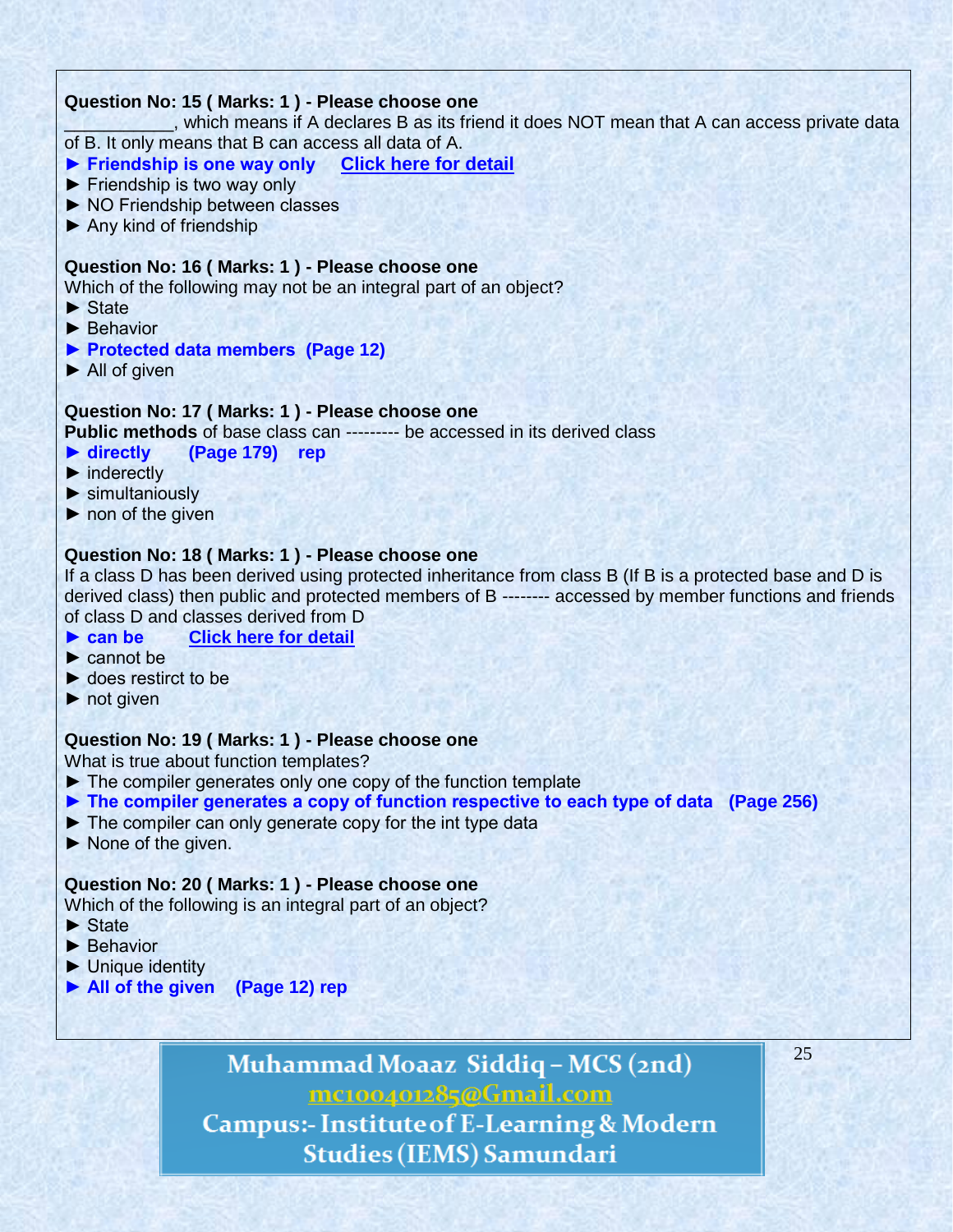| Question No: 21 (Marks: 1) - Please choose one                                                       |
|------------------------------------------------------------------------------------------------------|
| When the base class and the derived class have a member function with the same name, you must be     |
| more specific which function you want to call (using                                                 |
| $\triangleright$ scope resolution operator                                                           |
| $\blacktriangleright$ dot operator                                                                   |
| $\triangleright$ null operator                                                                       |
| ▶ Operator overloading<br><b>Click here for detail</b>                                               |
|                                                                                                      |
|                                                                                                      |
| <b>FINALTERM EXAMINATION</b>                                                                         |
| <b>Fall 2009</b>                                                                                     |
| <b>CS304- Object Oriented Programming (Session - 4)</b>                                              |
|                                                                                                      |
| Question No: 1 (Marks: 1) - Please choose one                                                        |
| A template provides a convenient way to make a family of                                             |
| $\triangleright$ variables and data members                                                          |
| ▶ functions and classes (Object-Oriented Programming in C++)                                         |
| $\triangleright$ classes and exceptions                                                              |
| $\triangleright$ programs and algorithms                                                             |
|                                                                                                      |
|                                                                                                      |
| Question No: 2 (Marks: 1) - Please choose one                                                        |
| Which one of the following terms must relate to polymorphism?                                        |
|                                                                                                      |
| $\blacktriangleright$ Static allocation                                                              |
| $\blacktriangleright$ Static typing                                                                  |
| Dynamic binding (Page 239) rep                                                                       |
| Dynamic allocation                                                                                   |
|                                                                                                      |
| Question No: 3 (Marks: 1) - Please choose one                                                        |
| What is true about function templates?                                                               |
|                                                                                                      |
| The compiler generates only one copy of the function template                                        |
| The compiler generates a copy of function respective to each type of data (Page 256)                 |
| rep                                                                                                  |
| $\blacktriangleright$ The compiler can only generate copy for the int type data                      |
| $\blacktriangleright$ None of the given.                                                             |
|                                                                                                      |
| Question No: 4 (Marks: 1) - Please choose one                                                        |
| Which of the following is the best approach if it is required to have more than one functions having |
| exactly same functionality and implemented on different data types?                                  |
| Templates<br>(Page 256) rep                                                                          |
| $\triangleright$ Overloading                                                                         |
| $\triangleright$ Data hiding                                                                         |
| Encapsulation                                                                                        |
|                                                                                                      |
| 26<br>$Muh$ <sub>1</sub> $M_{0227}$ Giddig $M_{021}$                                                 |

Muhammad Moaaz Siddiq – MCS (2nd)<br><u>mc100401285@Gmail.com</u> Campus:- Institute of E-Learning & Modern

Studies (IEMS) Samundari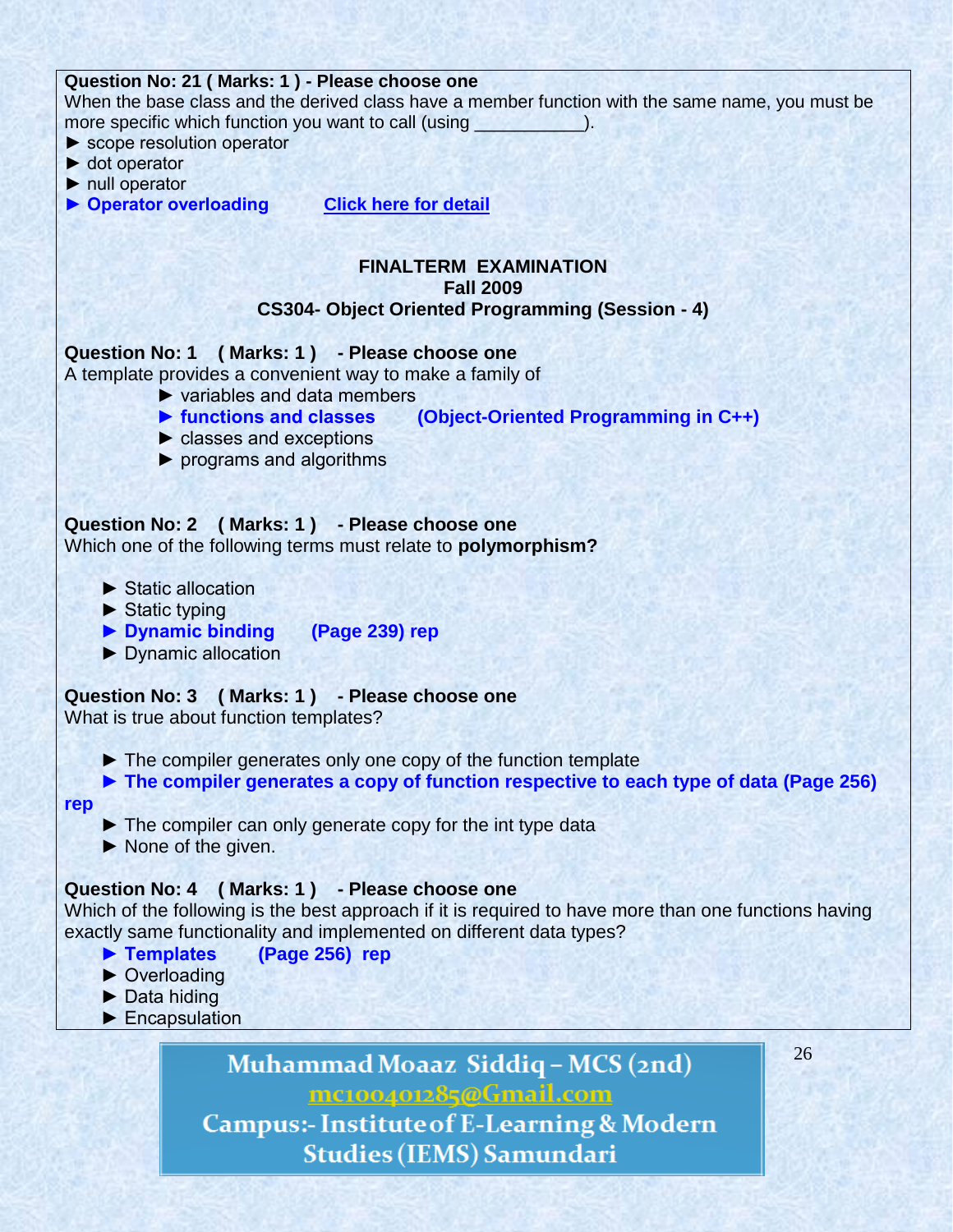```
Question No: 5 ( Marks: 1 ) - Please choose one
template <>
class Vector<char*>{}
```
This is an example of partial specialization.

 **► True (Page 287)**

► False

# **Question No: 6 ( Marks: 1 ) - Please choose one**

Classes like TwoDimensionalShape and ThreeDimensionalShape would normally be concrete, while classes like Sphere and Cube would normally be abstract.

- **► True [Click here for detail](http://www.csharpfriends.com/Articles/getArticle.aspx?articleID=72) rep**
- ► False

#### **Question No: 7 ( Marks: 1 ) - Please choose one**

A non-virtual member function is defined in a base class and overridden in a derived class; if that function is called through a base-class pointer to a derived class object, the derived-class version is used.

- ► True
- ► False

#### **Question No: 8 ( Marks: 1 ) - Please choose one**

Assume a class Derv that is privately derived from class Base. An object of class Derv located in main() can access

#### **► public members of Derv. (Object-Oriented Programming in C++) rep**

- ► protected members of Derv.
- ► private members of Derv.
- ► protected members of Base.

#### **Question No: 9 ( Marks: 1 ) - Please choose one**

In order to define a class template, the first line of definition must be:

#### **► template <typename T> (Page 257) rep**

- ► typename <template T>
- ► Template Class <ClassName>
- ► Class <Template T>

Muhammad Moaaz Siddiq - MCS (2nd) mc100401285@Gmail.com **Campus:- Institute of E-Learning & Modern** 

**Studies (IEMS) Samundari**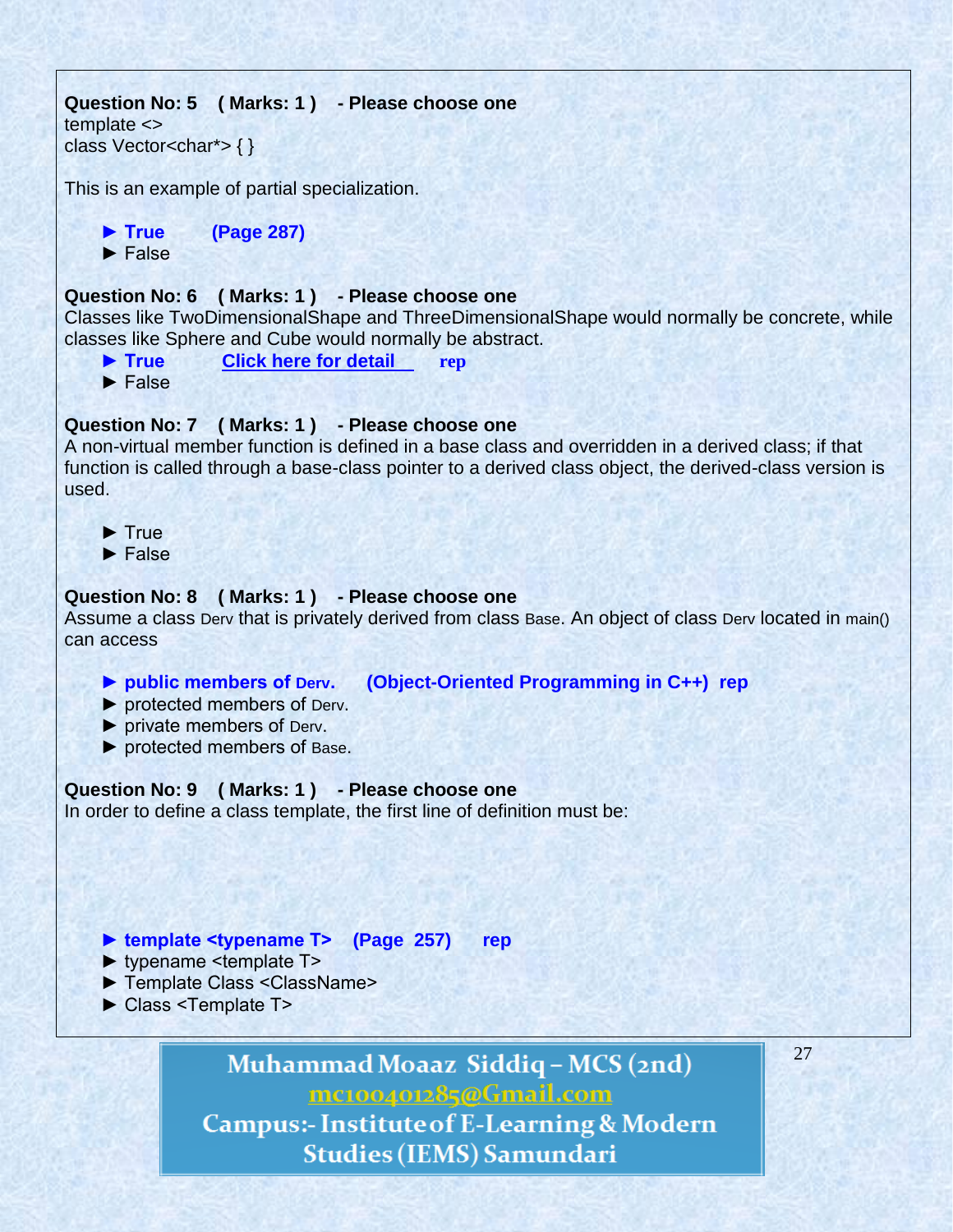## **Question No: 10 ( Marks: 1 ) - Please choose one**

If there is a pointer p to objects of a base class, and it contains the address of an object of a derived class, and both classes contain a nonvirtual member function, ding(), then the statement p->ding(); will cause the version of ding() in the \_\_\_\_\_ class to be executed.

- **► Base (Object-Oriented Programming in C++)**
- ► Derived
- ► Abstract
- ► virtual

# **Question No: 11 ( Marks: 1 ) - Please choose one**

When the base class and the derived class have a member function with the same name, you must be more specific which function you want to call (using  $\qquad \qquad$ ).

- ► scope resolution operator
- ► dot operator
- ► null operator
- ▶ Operator overloading **[Click here for detail](http://en.wikibooks.org/wiki/C++_Programming/Classes/Member_Functions)**

# **Question No: 12 ( Marks: 1 ) - Please choose one**

Non Template Friend functions of a class are friends of **which inferiors** instance/s of that class.

- **► All [Click here for detail](http://publib.boulder.ibm.com/infocenter/iadthelp/v7r5/index.jsp?topic=/com.ibm.etools.iseries.langref.doc/as400clr308.htm)**
- ► One specific
- ► All instances of one date type
- ► None of the given options

# **Question No: 13 ( Marks: 1 ) - Please choose one**

The find() algorithm

- ► finds matching sequences of elements in two containers.
- ► finds a container that matches a specified container.
- **► takes iterators as its first two arguments. (Object-Oriented Programming in C++) rep**
- ► takes container elements as its first two arguments.

# **Question No: 14 ( Marks: 1 ) - Please choose one**

If you define a vector v with the default constructor, and define another vector w with a one-argument constructor to a size of 11, and insert 3 elements into each of these vectors with push\_back(), then the size() member function will return for v and for w.

- $\blacktriangleright$  11 for y and 3 for w.
- $\triangleright$  0 for v and 0 for w.
- $\triangleright$  0 for v and 3 for w.
- **► 3 for v and 11 for w. (Object-Oriented Programming in C++) rep**

Muhammad Moaaz Siddiq - MCS (2nd) mc100401285@Gmail.com **Campus:- Institute of E-Learning & Modern** 

**Studies (IEMS) Samundari**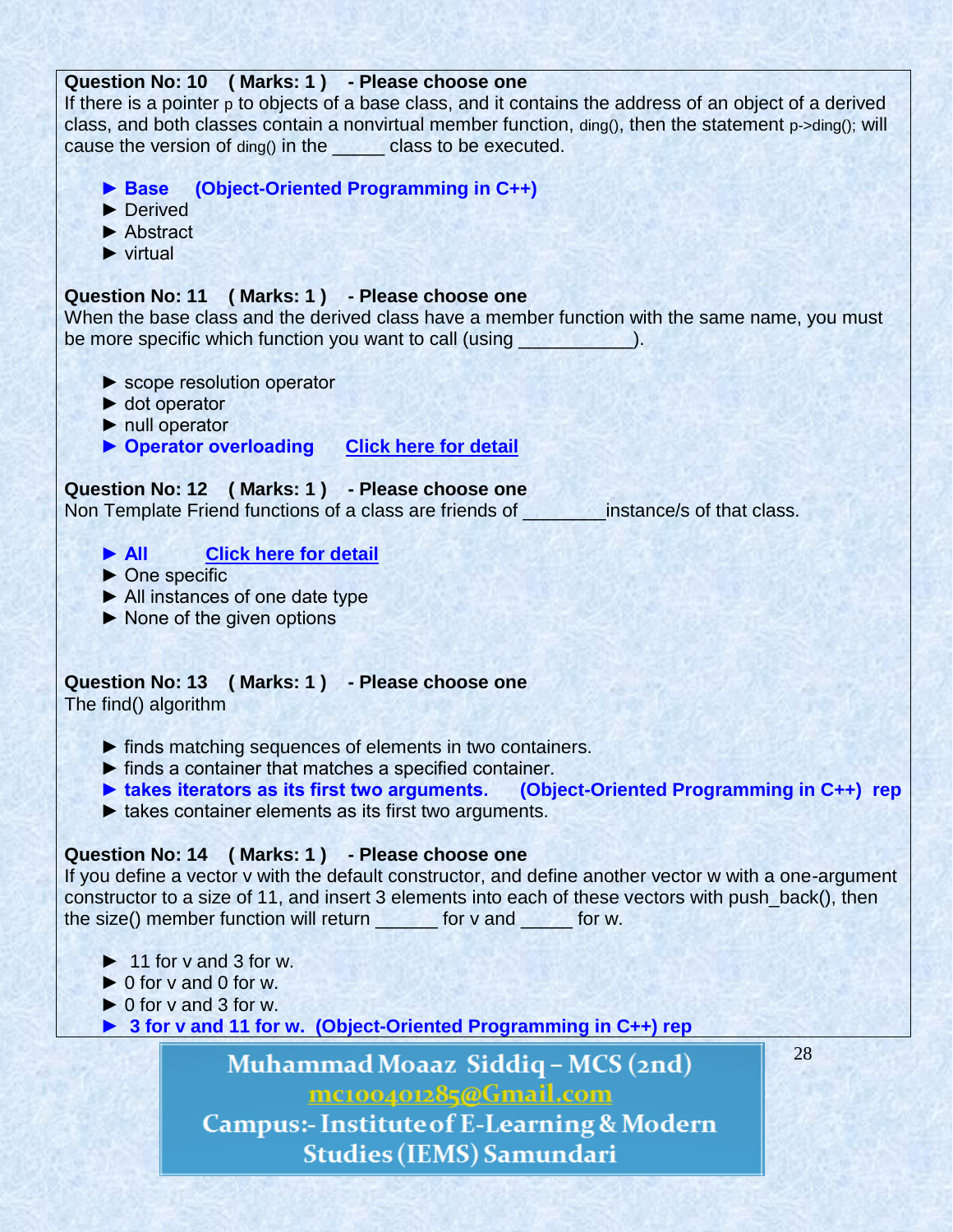```
29
Question No: 15 ( Marks: 1 ) - Please choose one
Which of the following may not be an integral part of an object?
     ► State
    ▶ Behavior
     ► Protected data members (Page 12)
     ► All of given
Question No: 16 ( Marks: 1 ) - Please choose one
Which is not the Advantage of inheritance?
     ► providing class growth through natural selection. (Object-Oriented Programming in 
C++) rep
    \blacktriangleright facilitating class libraries.
    \blacktriangleright avoiding the rewriting of code.
     ► providing a useful conceptual framework. 
Question No: 17 ( Marks: 1 ) - Please choose one
1class DocElement
\{public:
    virtual void Print() { cout << "Generic element"; }
};
2class Heading : public DocElement
\{public:
    void Print() { cout << "Heading element"; }
};
3class Paragraph : public DocElement
{
public:
    void Print() { cout << "Paragraph element"; }
};
void main()
{
   DocElement * p = new Paragraph();
    p->Print();
}
When you run this program, it will print out a single line to the console output.
```
Muhammad Moaaz Siddiq - MCS (2nd) mc100401285@Gmail.com **Campus:- Institute of E-Learning & Modern Studies (IEMS) Samundari**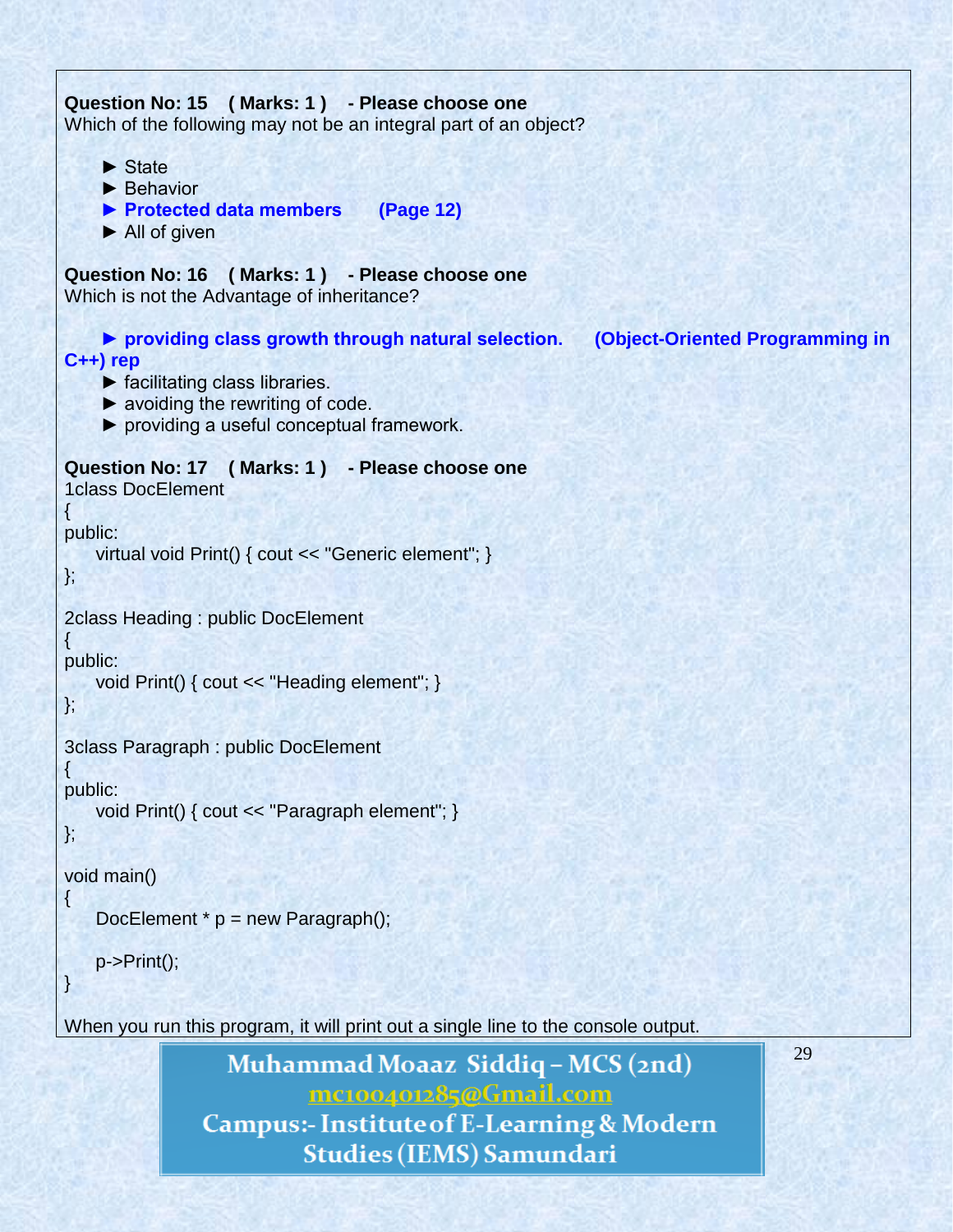# What will be in that line? Select one correct answer from the following list: ► Generic element ► Heading element ► Paragraph element **► Nothing will be printed. Question No: 18 ( Marks: 1 ) - Please choose one** When a virtual function is called by referencing a specific object by name and using the dot member selection operator (e.g., squareObject.draw()), the reference is resolved at compile time. ► True  **► False (Object-Oriented Programming in C++) (the function invocation is resolved at compile time) Question No: 19 ( Marks: 1 ) - Please choose one** In case of multiple inheritance a derived class inherits, ► Only the public member functions of its base classes ► Only the public data members of its base classes  **► Both public data members and member functions of all its base classes [Click here for detail](http://publib.boulder.ibm.com/infocenter/comphelp/v8v101/index.jsp?topic=/com.ibm.xlcpp8a.doc/language/ref/inher.htm)** ► Data members and member functions of any two base classes **Question No: 20 ( Marks: 1 ) - Please choose one** When we write a class template the first line must be: ► template < class *class\_name*> ► template < class *data\_type*>  **► template < class T > (Page 257) rep** Here T can be replaced with any name but it is preferable. ► class class-name() class template<*class\_name*> **Question No: 21 ( Marks: 1 ) - Please choose one** Which of the following is incorrect line regarding function template? ► template<class T ► template <typename U>  **► Class<template T> (Page 257)**  $\blacktriangleright$  template  $\lt$  class T, class U>

Muhammad Moaaz Siddiq - MCS (2nd) mc100401285@Gmail.com **Campus:- Institute of E-Learning & Modern** Studies (IEMS) Samundari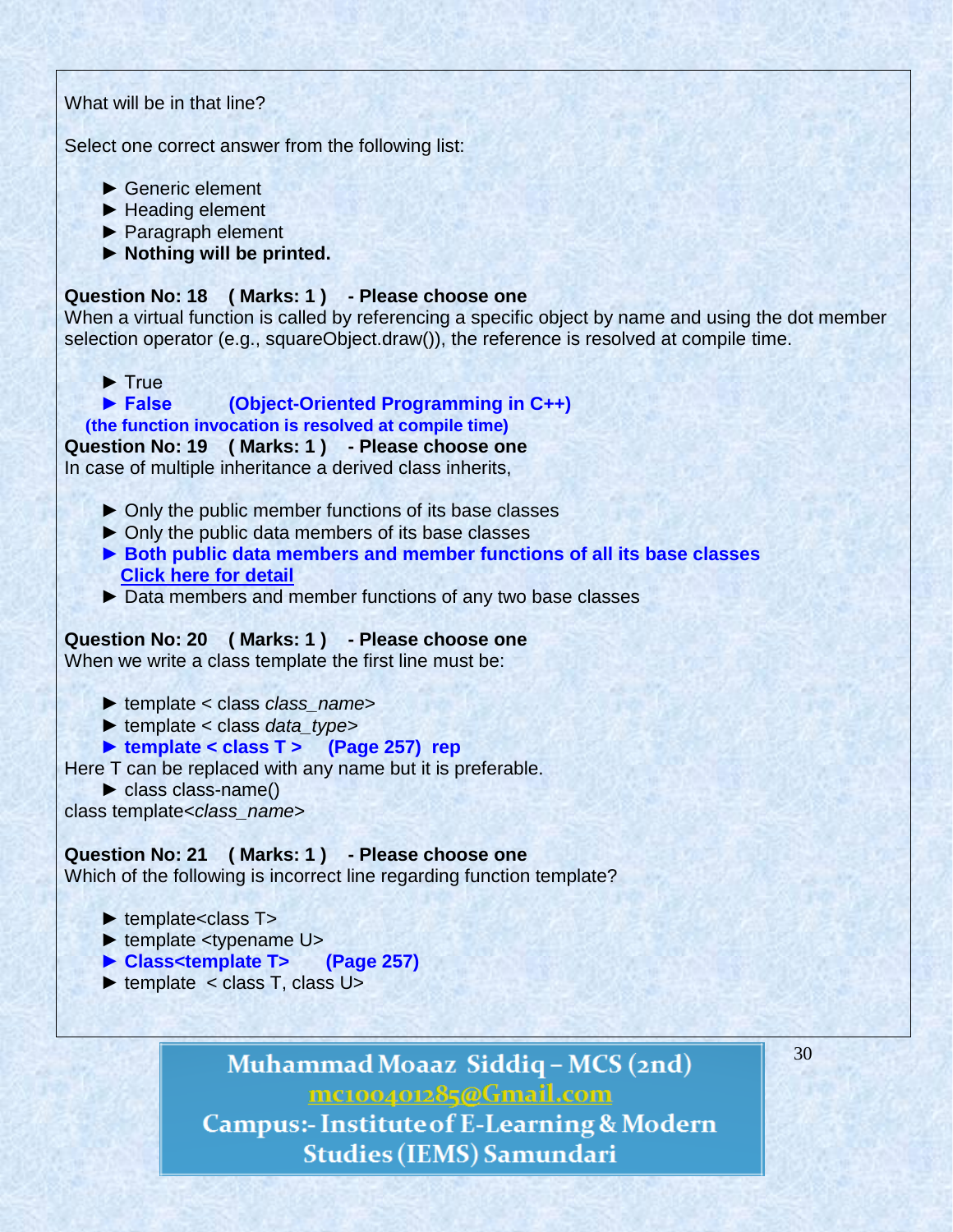# **Question No: 22 ( Marks: 1 ) - Please choose one**

An STL container can not be used to,

- ► hold objects of class employee.
- $\triangleright$  store elements in a way that makes them quickly accessible.
- **► compile c++ programs. (Object-Oriented Programming in C++) rep**
- $\triangleright$  organize the way objects are stored in memory

# **Question No: 23 ( Marks: 1 ) - Please choose one**

Algorithms can only be implemented using STL containers.

- ► True
- **► False (Object-Oriented Programming in C++) rep**

# **Question No: 24 ( Marks: 1 ) - Please choose one**

Consider a class named Vehicle, which of the following can be the instance of class Vehicle?

- 1. Car
- 2. Computer
- 3. Desk
- 4. Ahmed
- 5. Bicycle
- 6. Truck
- $\blacktriangleright$  1, 4, 5
- $\blacktriangleright$  2, 5, 6
- $\blacktriangleright$  1, 2, 3, 6
- **► 1, 5, 6 (correct)**

```
Question No: 25 ( Marks: 1 ) - Please choose one
Consider the code below,
class Fred {
public:
Fred();
...
};
int main()
{
Fred a[10];
Fred* p = new Fred[10];
...
}
Select the best option,
     ► Fred a[10]; calls the default constructor 09 times
Fred* p = new Fred[10]; calls the default constructor 10 times
     ► Produce an errorMuhammad Moaaz Siddiq - MCS (2nd)
                          mc100401285@Gmail.com
```
**Campus:- Institute of E-Learning & Modern Studies (IEMS) Samundari**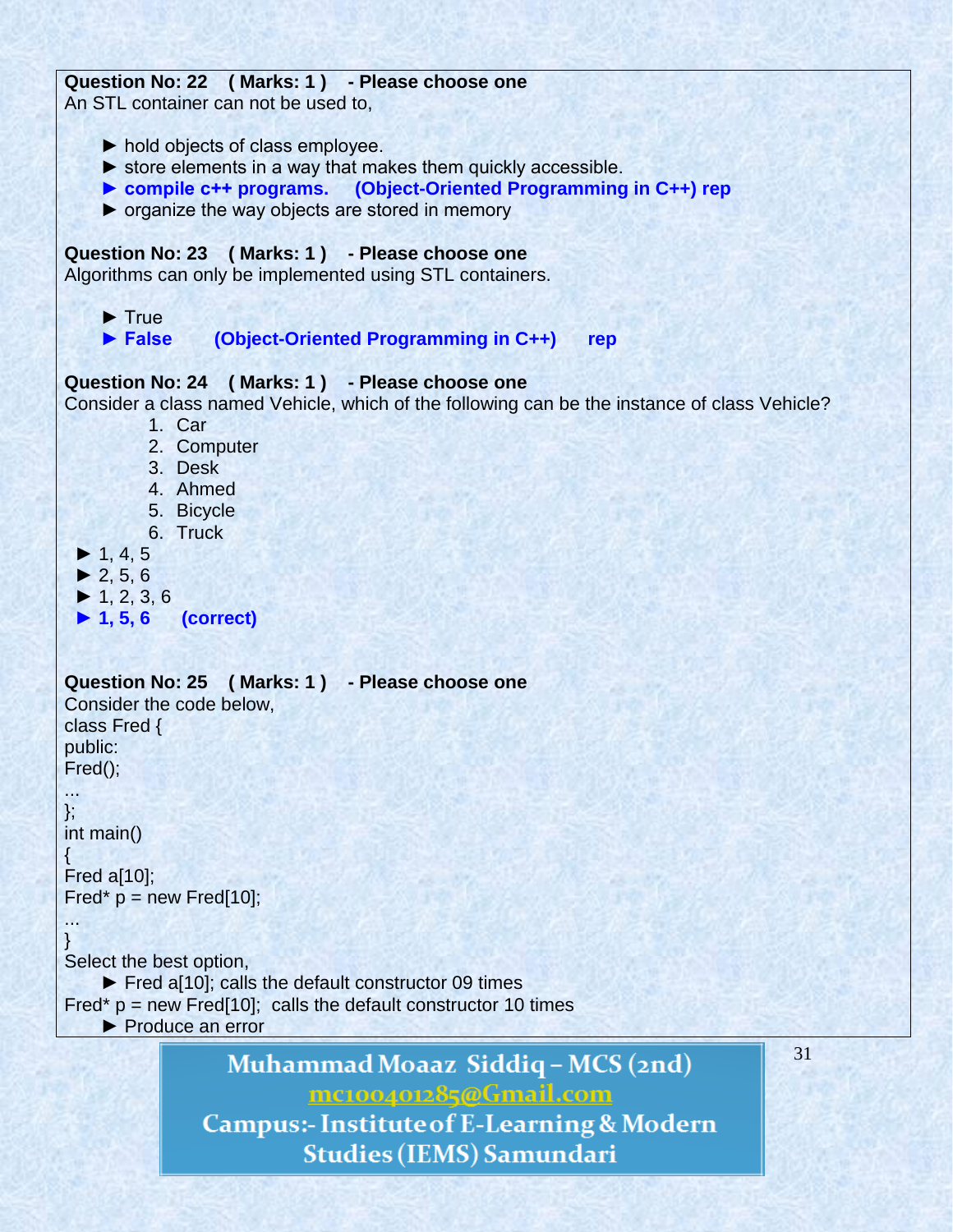| Fred a[10]; calls the default constructor 11 times<br>Fred* $p = new Fred[10]$ ; calls the default constructor 11 times<br>Fred a[10]; calls the default constructor 10 times<br>Fred* $p = new Fred[10]$ ; calls the default constructor 10 times<br><b>Click here for detail</b><br>Question No: 26 (Marks: 1) - Please choose one<br>When a variable is define as static in a class then all object of this class,<br>$\blacktriangleright$ Have different copies of this variable<br>• Have same copy of this variable (Page 110)<br>$\triangleright$ Can not access this variable<br>None of given<br>Question No: 27 (Marks: 1) - Please choose one<br>The life of sub object is dependant on the life of master class in<br>$\blacktriangleright$ Separation<br>Composition (Page 53)<br>▶ Aggregation<br>$\triangleright$ None of the given<br>Question No: 28 (Marks: 1) - Please choose one<br>, which means if A declares B as its friend it does NOT mean that A can access private<br>data of B. It only means that B can access all data of A.<br>Friendship is one way only Click here for detail<br>Friendship is two way only<br>▶ NO Friendship between classes<br>$\blacktriangleright$ Any kind of friendship<br>Question No: 29 (Marks: 1) - Please choose one<br>Which of the following operators always takes no argument if overloaded?<br>▶ /<br><b>(Page 162)</b><br>(Marks: 1) - Please choose one<br><b>Question No: 30</b><br>In Private -------------- only member functions and friend classes or functions of a derived class can convert<br>pointer or reference of derived object to that of parent object<br>$\blacktriangleright$ specialization<br>inheritance<br>(Page 216) rep<br>$\blacktriangleright$ abstraction<br>$\blacktriangleright$ composition<br>32 |  |
|-------------------------------------------------------------------------------------------------------------------------------------------------------------------------------------------------------------------------------------------------------------------------------------------------------------------------------------------------------------------------------------------------------------------------------------------------------------------------------------------------------------------------------------------------------------------------------------------------------------------------------------------------------------------------------------------------------------------------------------------------------------------------------------------------------------------------------------------------------------------------------------------------------------------------------------------------------------------------------------------------------------------------------------------------------------------------------------------------------------------------------------------------------------------------------------------------------------------------------------------------------------------------------------------------------------------------------------------------------------------------------------------------------------------------------------------------------------------------------------------------------------------------------------------------------------------------------------------------------------------------------------------------------------------------------------------------------------------------------------------------------------------------------------------------------|--|
|                                                                                                                                                                                                                                                                                                                                                                                                                                                                                                                                                                                                                                                                                                                                                                                                                                                                                                                                                                                                                                                                                                                                                                                                                                                                                                                                                                                                                                                                                                                                                                                                                                                                                                                                                                                                       |  |
|                                                                                                                                                                                                                                                                                                                                                                                                                                                                                                                                                                                                                                                                                                                                                                                                                                                                                                                                                                                                                                                                                                                                                                                                                                                                                                                                                                                                                                                                                                                                                                                                                                                                                                                                                                                                       |  |
|                                                                                                                                                                                                                                                                                                                                                                                                                                                                                                                                                                                                                                                                                                                                                                                                                                                                                                                                                                                                                                                                                                                                                                                                                                                                                                                                                                                                                                                                                                                                                                                                                                                                                                                                                                                                       |  |
|                                                                                                                                                                                                                                                                                                                                                                                                                                                                                                                                                                                                                                                                                                                                                                                                                                                                                                                                                                                                                                                                                                                                                                                                                                                                                                                                                                                                                                                                                                                                                                                                                                                                                                                                                                                                       |  |
|                                                                                                                                                                                                                                                                                                                                                                                                                                                                                                                                                                                                                                                                                                                                                                                                                                                                                                                                                                                                                                                                                                                                                                                                                                                                                                                                                                                                                                                                                                                                                                                                                                                                                                                                                                                                       |  |
|                                                                                                                                                                                                                                                                                                                                                                                                                                                                                                                                                                                                                                                                                                                                                                                                                                                                                                                                                                                                                                                                                                                                                                                                                                                                                                                                                                                                                                                                                                                                                                                                                                                                                                                                                                                                       |  |
|                                                                                                                                                                                                                                                                                                                                                                                                                                                                                                                                                                                                                                                                                                                                                                                                                                                                                                                                                                                                                                                                                                                                                                                                                                                                                                                                                                                                                                                                                                                                                                                                                                                                                                                                                                                                       |  |
|                                                                                                                                                                                                                                                                                                                                                                                                                                                                                                                                                                                                                                                                                                                                                                                                                                                                                                                                                                                                                                                                                                                                                                                                                                                                                                                                                                                                                                                                                                                                                                                                                                                                                                                                                                                                       |  |
|                                                                                                                                                                                                                                                                                                                                                                                                                                                                                                                                                                                                                                                                                                                                                                                                                                                                                                                                                                                                                                                                                                                                                                                                                                                                                                                                                                                                                                                                                                                                                                                                                                                                                                                                                                                                       |  |
|                                                                                                                                                                                                                                                                                                                                                                                                                                                                                                                                                                                                                                                                                                                                                                                                                                                                                                                                                                                                                                                                                                                                                                                                                                                                                                                                                                                                                                                                                                                                                                                                                                                                                                                                                                                                       |  |
|                                                                                                                                                                                                                                                                                                                                                                                                                                                                                                                                                                                                                                                                                                                                                                                                                                                                                                                                                                                                                                                                                                                                                                                                                                                                                                                                                                                                                                                                                                                                                                                                                                                                                                                                                                                                       |  |
|                                                                                                                                                                                                                                                                                                                                                                                                                                                                                                                                                                                                                                                                                                                                                                                                                                                                                                                                                                                                                                                                                                                                                                                                                                                                                                                                                                                                                                                                                                                                                                                                                                                                                                                                                                                                       |  |
|                                                                                                                                                                                                                                                                                                                                                                                                                                                                                                                                                                                                                                                                                                                                                                                                                                                                                                                                                                                                                                                                                                                                                                                                                                                                                                                                                                                                                                                                                                                                                                                                                                                                                                                                                                                                       |  |
|                                                                                                                                                                                                                                                                                                                                                                                                                                                                                                                                                                                                                                                                                                                                                                                                                                                                                                                                                                                                                                                                                                                                                                                                                                                                                                                                                                                                                                                                                                                                                                                                                                                                                                                                                                                                       |  |
|                                                                                                                                                                                                                                                                                                                                                                                                                                                                                                                                                                                                                                                                                                                                                                                                                                                                                                                                                                                                                                                                                                                                                                                                                                                                                                                                                                                                                                                                                                                                                                                                                                                                                                                                                                                                       |  |

Muhammad Moaaz Siddiq - MCS (2nd) mc100401285@Gmail.com **Campus:- Institute of E-Learning & Modern** Studies (IEMS) Samundari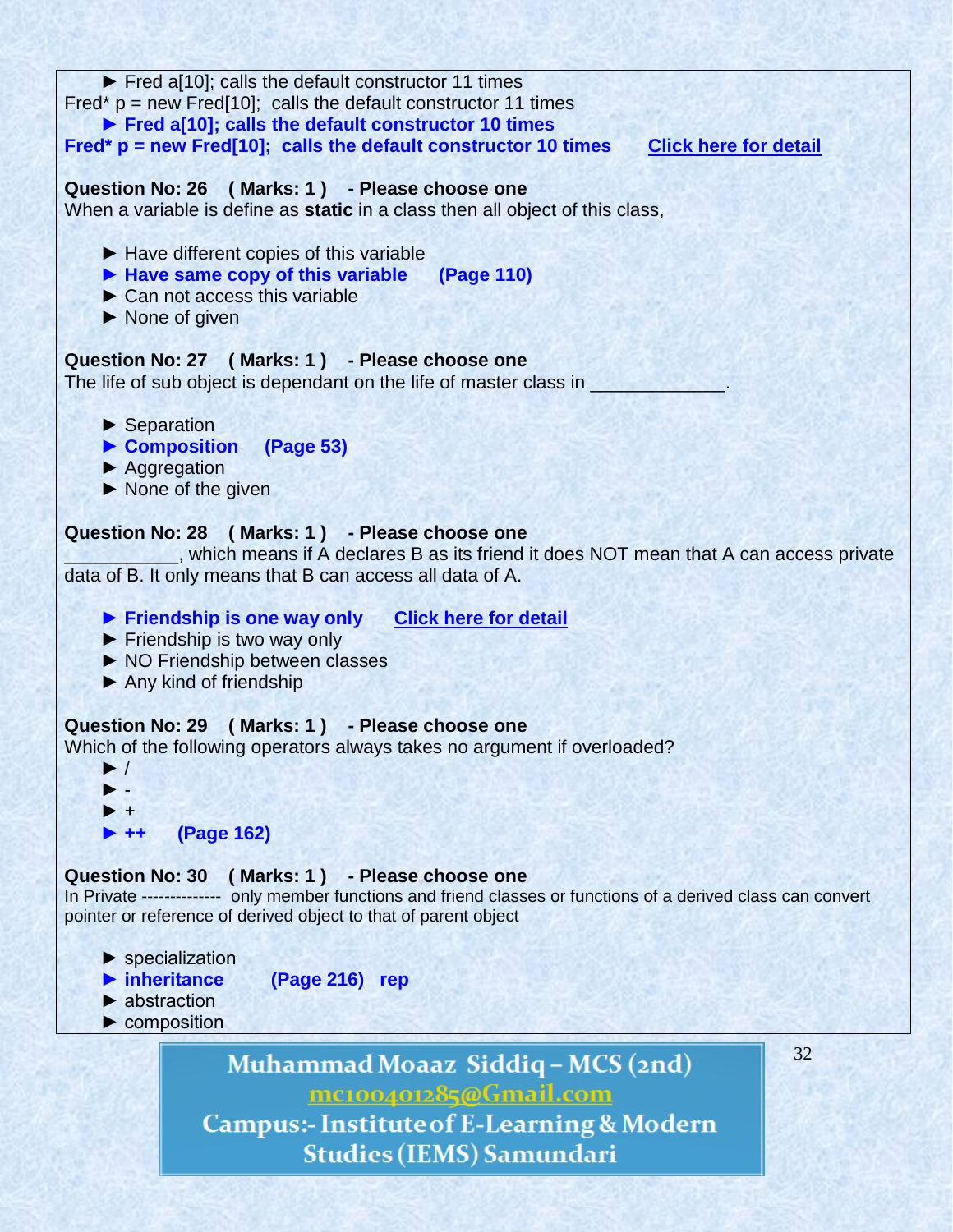# **FINALTERM EXAMINATION Fall 2009 CS304- Object Oriented Programming (Session - 1)**

**Question No: 1 ( Marks: 1 ) - Please choose one**

Which one of the following terms must relate to **polymorphism?**

- ► Static allocation
- $\blacktriangleright$  Static typing
- **► Dynamic binding (Page 239) rep**
- ► Dynamic allocation

**Question No: 2 ( Marks: 1 ) - Please choose one** Multiple inheritance can be of type

- ► Public
- ► Private
- ► Protected
- ► All of the given **[Click here](http://www.tenouk.com/Module16.html)** for detail

#### **Question No: 3 ( Marks: 1 ) - Please choose one**

When a subclass specifies an alternative definition for an attribute or method of its superclass, it is \_\_\_\_\_\_\_ the definition in the superclass.

- ► overload
- **► overriding (Page 34)**
- $\blacktriangleright$  copy riding
- $\triangleright$  none of given

#### **Question No: 4 ( Marks: 1 ) - Please choose one**

Like template functions, a class template may not handle all the types successfully.

**► True (Page 258) rep**

 $\blacktriangleright$  False

#### **Question No: 5 ( Marks: 1 ) - Please choose one**

It is sometimes useful to specify a class from which no objects will ever be created.

- **► True (Object-Oriented Programming in C++)**
- $\blacktriangleright$  False

#### **Question No: 6 ( Marks: 1 ) - Please choose one**

Assume a class Derv that is privately derived from class Base. An object of class Derv located in main() can access  **► public members of Derv. (Object-Oriented Programming in C++) rep**

- ► protected members of Derv.
- ► private members of Derv.
- ► protected members of Base.

Muhammad Moaaz Siddiq - MCS (2nd) mc100401285@Gmail.com

**Campus:- Institute of E-Learning & Modern Studies (IEMS) Samundari**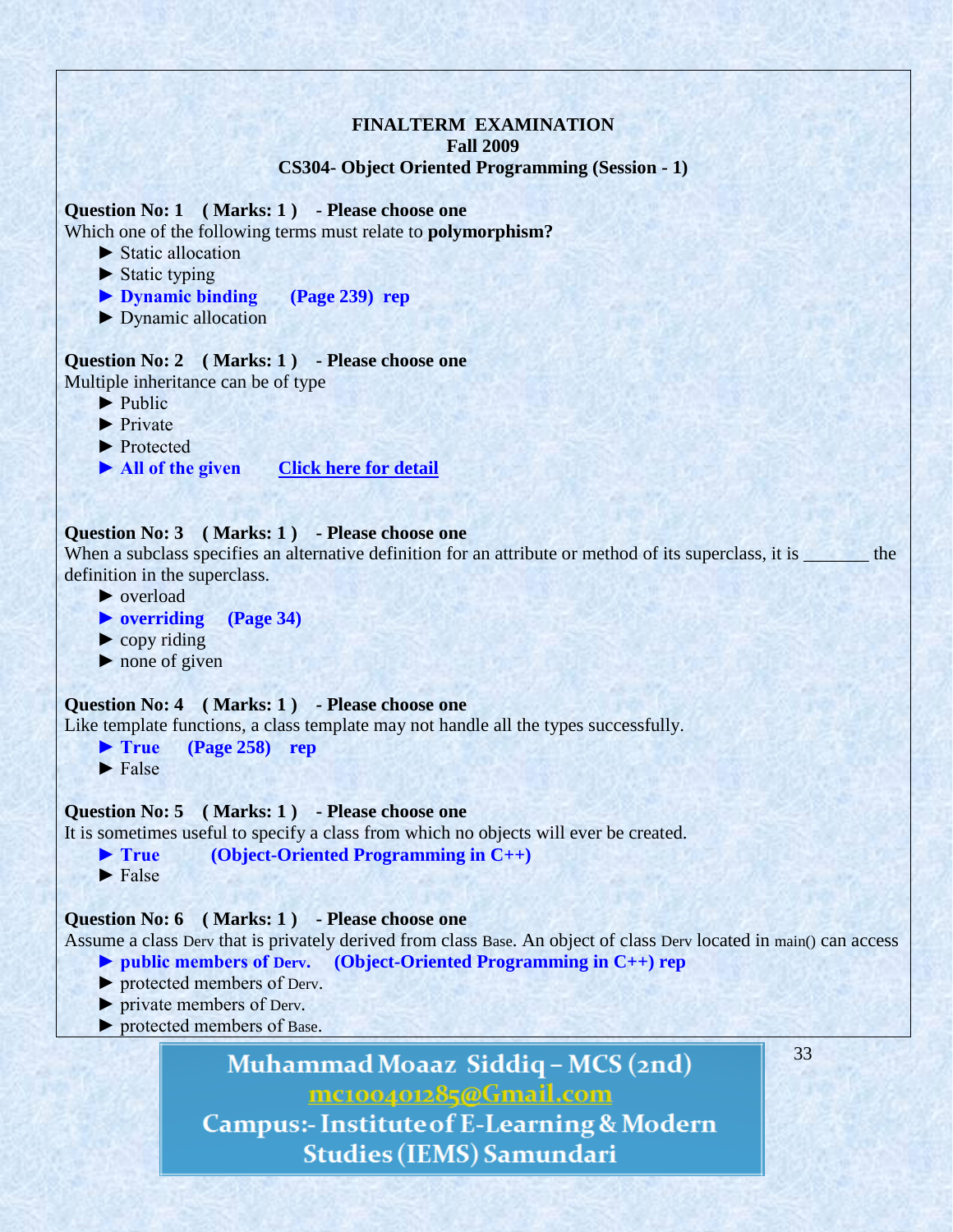

Muhammad Moaaz Siddiq - MCS (2nd) mc100401285@Gmail.com **Campus:- Institute of E-Learning & Modern Studies (IEMS) Samundari**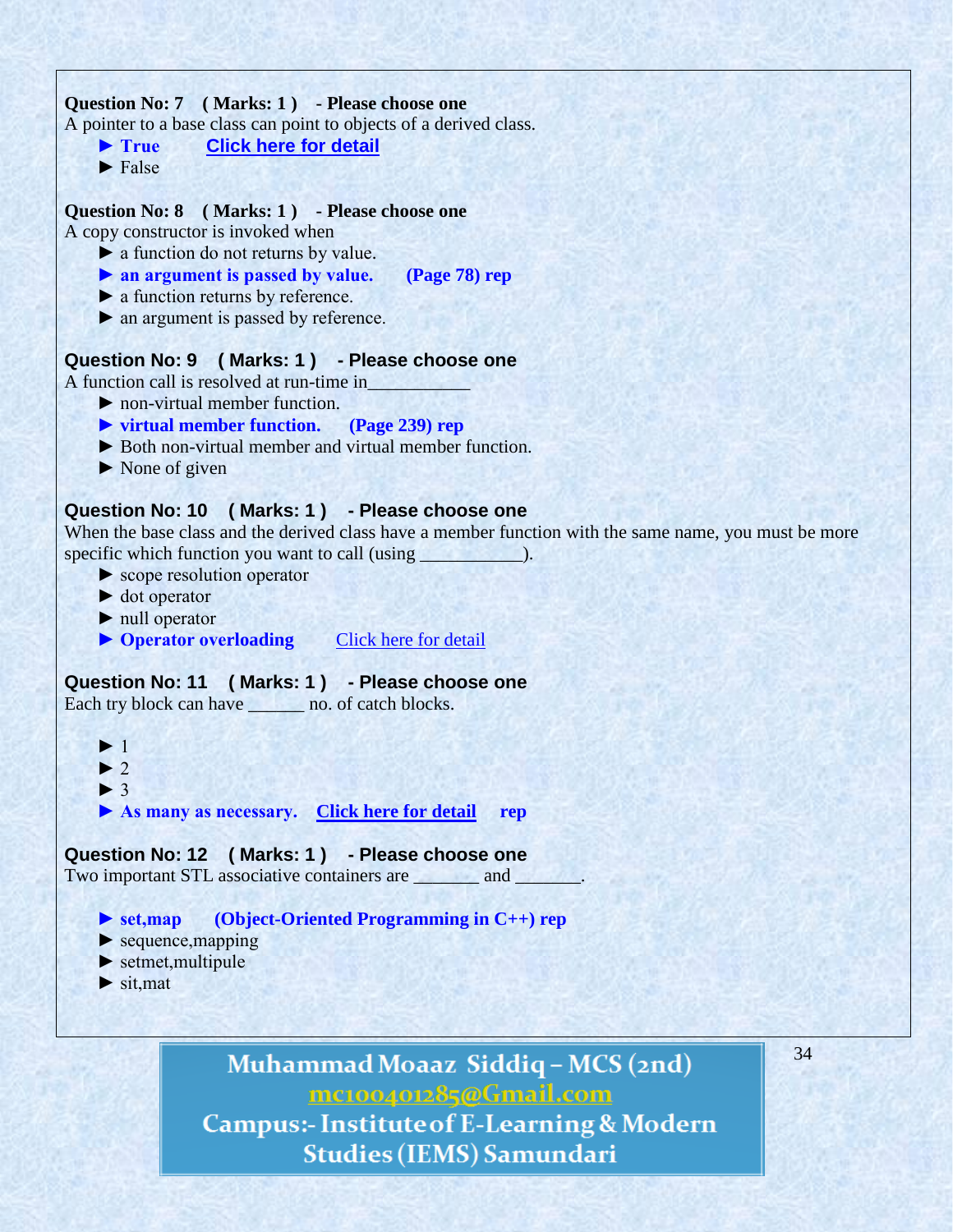# **Question No: 13 ( Marks: 1 ) - Please choose one**

The mechanism of selecting function at run time according to the nature of calling object is called,

- $\blacktriangleright$  late binding
- $\blacktriangleright$  static binding
- $\blacktriangleright$  virtual binding
- **► None of the given options (Page 227)**

**Dynamic binding** means that target function for a call is selected at run time

# **Question No: 14 ( Marks: 1 ) - Please choose one**

An abstract class is useful when

- ► We do not derive any class from it.
- ► There are multiple paths from one derived class to another.
- **► We do not want to instantiate its object. (Object-Oriented Programming in C++) rep**
- ► You want to defer the declaration of the class.

# **Question No: 15 ( Marks: 1 ) - Please choose one**

Which of the following is incorrect line regarding function template?

- $\blacktriangleright$  template <class T >
- $\blacktriangleright$  template  $\lt$ typename U $>$
- **► Class<template T> (Page 257) rep**
- $\blacktriangleright$  template  $\lt$  class T, class U $>$

# **Question No: 16 ( Marks: 1 ) - Please choose one**

Which of the following is/are advantage[s] of generic programming?

- ► Reusability
- ► Writability
- ► Maintainability
- **► All of given (Page 256) rep**

# **Question No: 17 ( Marks: 1 ) - Please choose one**

By default the vector data items are initialized to \_\_\_\_\_\_

- **► 0 [Click here for detail](http://www.dcs.bbk.ac.uk/~roger/cpp/week6.htm) rep**
- $\blacktriangleright$  0.0
- $\blacktriangleright$  1
- $\blacktriangleright$  null

# **Question No: 18 ( Marks: 1 ) - Please choose one**

Which one of the following functions returns the total number of elements in a vector.

- $\blacktriangleright$  length();
- **► size(); (Page 318)**
- $\blacktriangleright$  ele();
- $\blacktriangleright$  veclen();

Muhammad Moaaz Siddiq - MCS (2nd) mc100401285@Gmail.com

**Campus:- Institute of E-Learning & Modern** Studies (IEMS) Samundari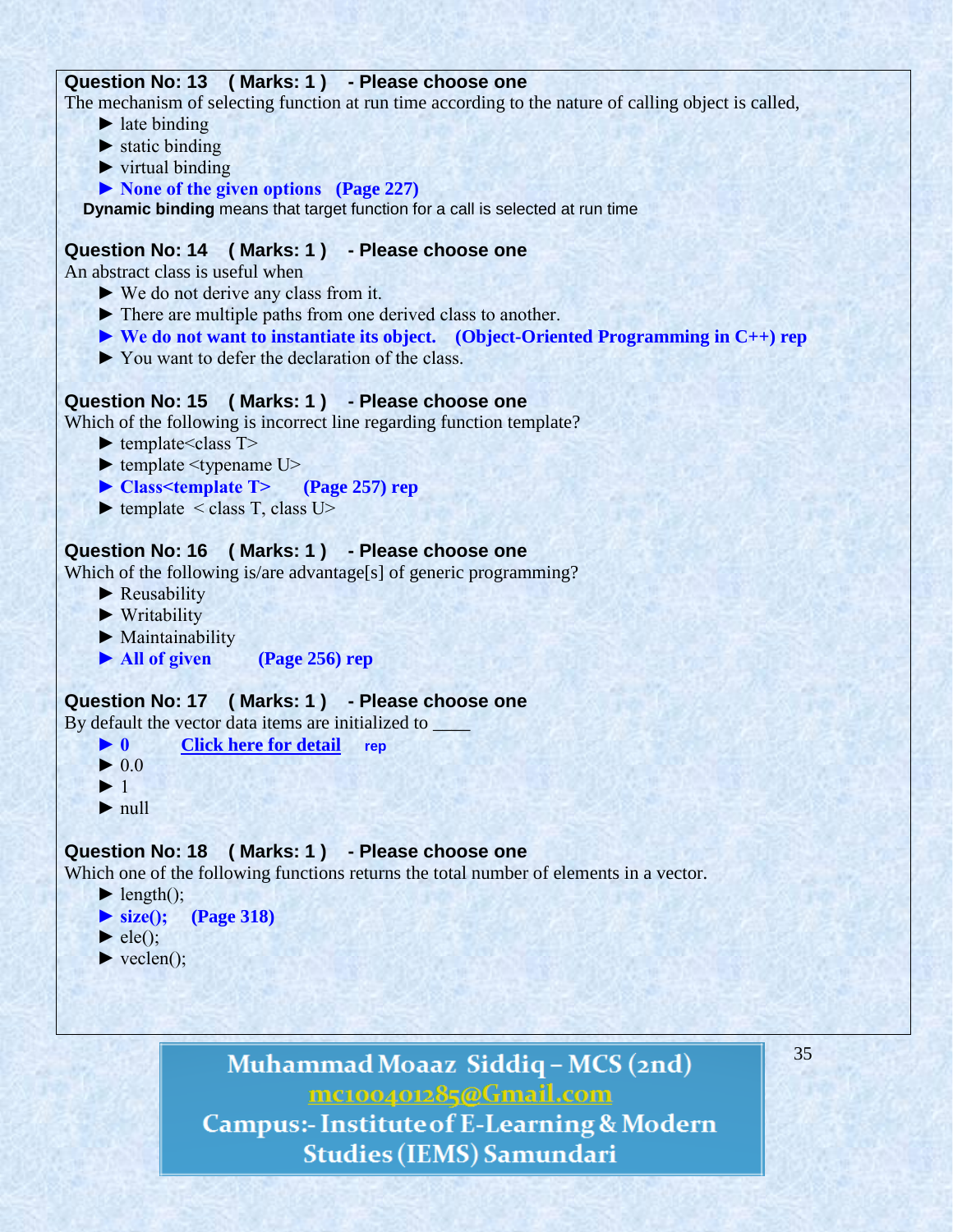# **Question No: 19 ( Marks: 1 ) - Please choose one**

Suppose you create an uninitialized vector as follows:

vector<int> evec: After adding the statment,

evec.push\_back(21);

what will happen?

 ► The following statement will add an element to the start (the back) of evec and will initialize it with the value 21.

 ► The following statement will add an element to the center of evec and will reinitialize it with the value 21.

 ► The following statement will delete an element to the end (the back) of evec and will reinitialize it with the value 21.

 **► The following statement will add an element to the end (the back) of evec and initialize it with the value 21. [Click here for detail](http://www.dcs.bbk.ac.uk/~roger/cpp/week6.htm)**

# **Question No: 20 ( Marks: 1 ) - Please choose one**

An STL container can not be used to,

- ► hold objects of class employee.
- $\triangleright$  store elements in a way that makes them quickly accessible.
- **► compile c++ programs. (Object-Oriented Programming in C++) rep**
- ► organize the way objects are stored in memory

# **Question No: 21 ( Marks: 1 ) - Please choose one**

Algorithms can only be implemented using STL containers.

► True

 **► False (Object-Oriented Programming in C++) rep**

# **Question No: 22 ( Marks: 1 ) - Please choose one**

The main function of scope resolution operator (**::**) is,

- ► To define an object
- ► To define a data member
- **► To link the definition of an identifier to its declaration** [Click here for detail](http://en.wikipedia.org/wiki/Scope_resolution_operator)
- ► To make a class private

# **Question No: 23 ( Marks: 1 ) - Please choose one**

When is a constructor called?

- ► Each time the constructor identifier is used in a program statement
- **► During the instantiation of a new object (Object-Oriented Programming in C++)**
- ► During the construction of a new class
- $\blacktriangleright$  At the beginning of any program execution

# Muhammad Moaaz Siddiq - MCS (2nd) mc100401285@Gmail.com

36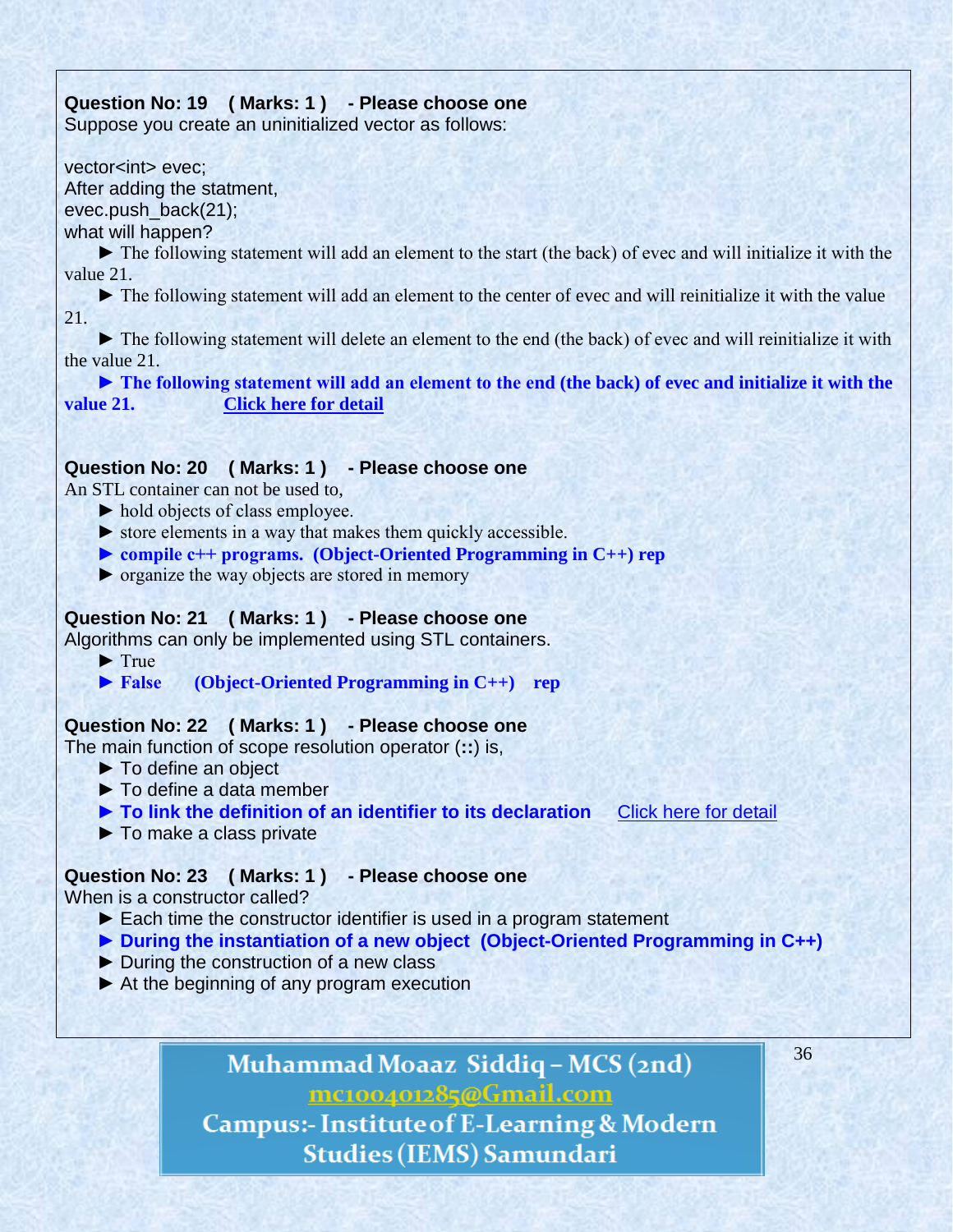

mc100401285@Gmail.com **Campus:- Institute of E-Learning & Modern** 

**Studies (IEMS) Samundari**